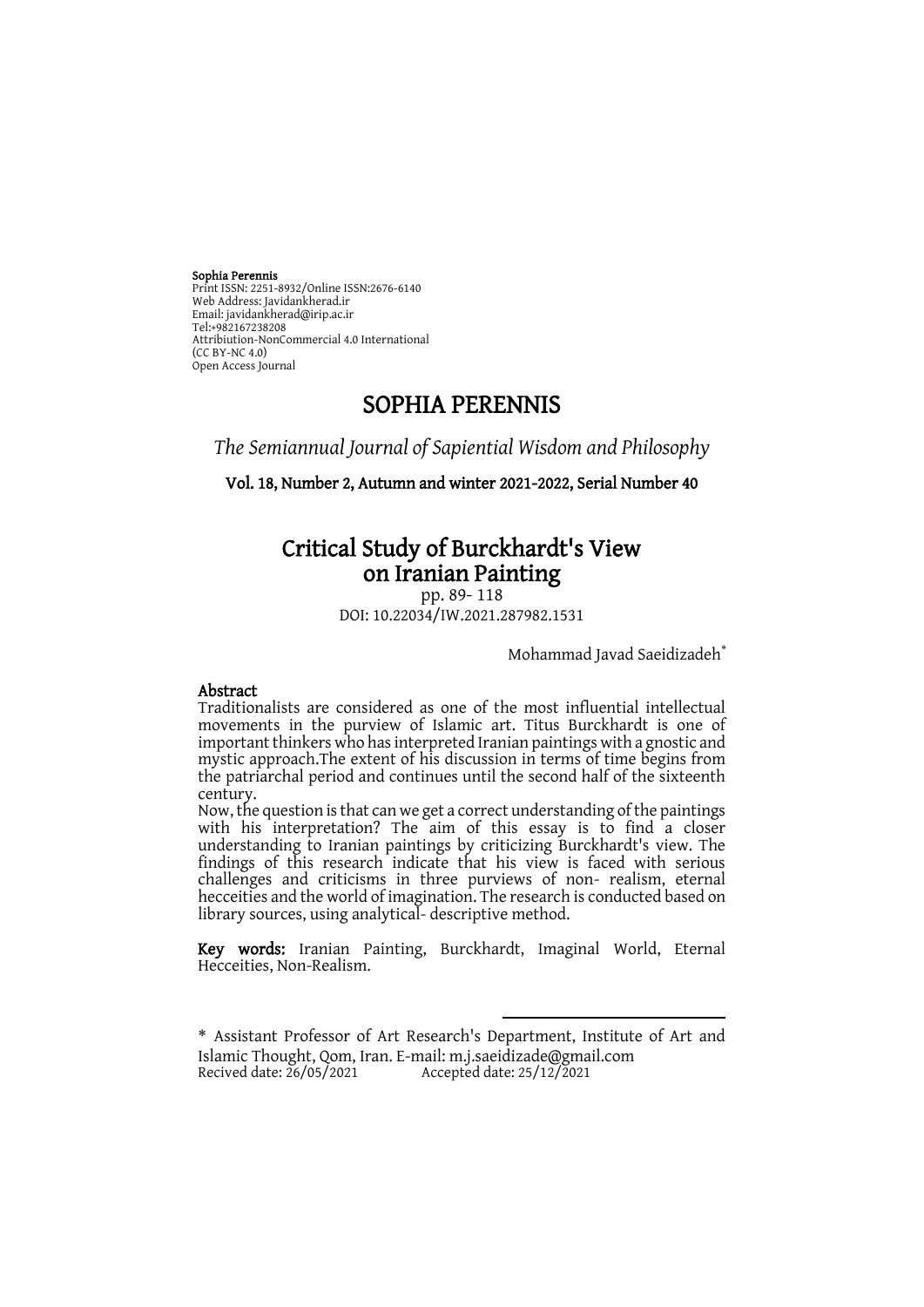Iranian paintings are one of the most controversial topics in the field of Islamic art that has been researched and studied by various researchers. Titus Burckhardt is one of important thinkers who has interpreted Iranian paintings with a gnostic and mystic approach. Now, the question is that can we get a correct understanding of the paintings with his interpretation? In order to find the answer of this question, first a descriptive report of his point of view will be presented and then, we will elaborate on his words and finally, try to examine it with other criteria such as historical and analyticallogical approach. From his point of view, the Persian miniature does not seek to portray the outward world; instead, what it is indirectly describing is the "immutable essences" (al-aʿyān ath-thābitah) of things. Although the "immutable essences" of things, cannot be apprehended because they are beyond form, but they are none the less reflected in the contemplative imagination. Therefore, the above can be summarized in three statements: First: The Iranian artist is not trying to illustrate the sensible world. Second: he draws the imaginary space directly. Third: he indirectly represents immutable essences.

Now, we have to ask what is Burckhardt's argument for the first statement? In this regard, it seems that he points to the lack of use of shading and perspective and considers it as evidence of his claim.

As for the second proposition, it must be noted that Burckhardt does not claim that Iranian paintings are always imaginary, but he says that this atmosphere occasionally confers upon the Persian miniature a kind of Edenic reverberation.

But as for the third sentence, why does he believe that the artist seeks to depict - al-aʿyān ath-thābitah? it seems that Burckhardt tries to justify the generality of the images with this theory.

this research indicate that his view is faced with serious challenges and criticisms in three purviews of non- realism, eternal hecceities and the world of imagination. Here it is enough to mention some of them, such as:

- 1. From referring to literary works, it defines that the principle of nonrealism existed in painting, but this view was not specific to the Ilkhanate, Timurid and Safavid periods, but also existed before that. In addition, although some scholars tried to infer non-realism from some works of painters like Qanun as-Suwar of Sadiqi Beg, but by referring to these works, it becomes clear that the lack of realism can not be used. Moreover, the concept of realism needs to be explained. In other words, there are two types of realism that must be distinguished between them: The first is European realism and the other is Iranian realism. Burckhardt does not deny both of them in relation to Iranian miniatures, but he only denies the European realism about it.
- 2. But really, does the Iranian artist want to paint imaginal world? Some historical documents do not show that the painters are trying to draw the world of imagination, rather, they refer only to the imagination of the painter. But is this a critique of Burckhardt? it seems that the lack of historical documents in this regard is not a reason to deny it because works such as albums were not the place to declare this subject. Of course, by referring to some historical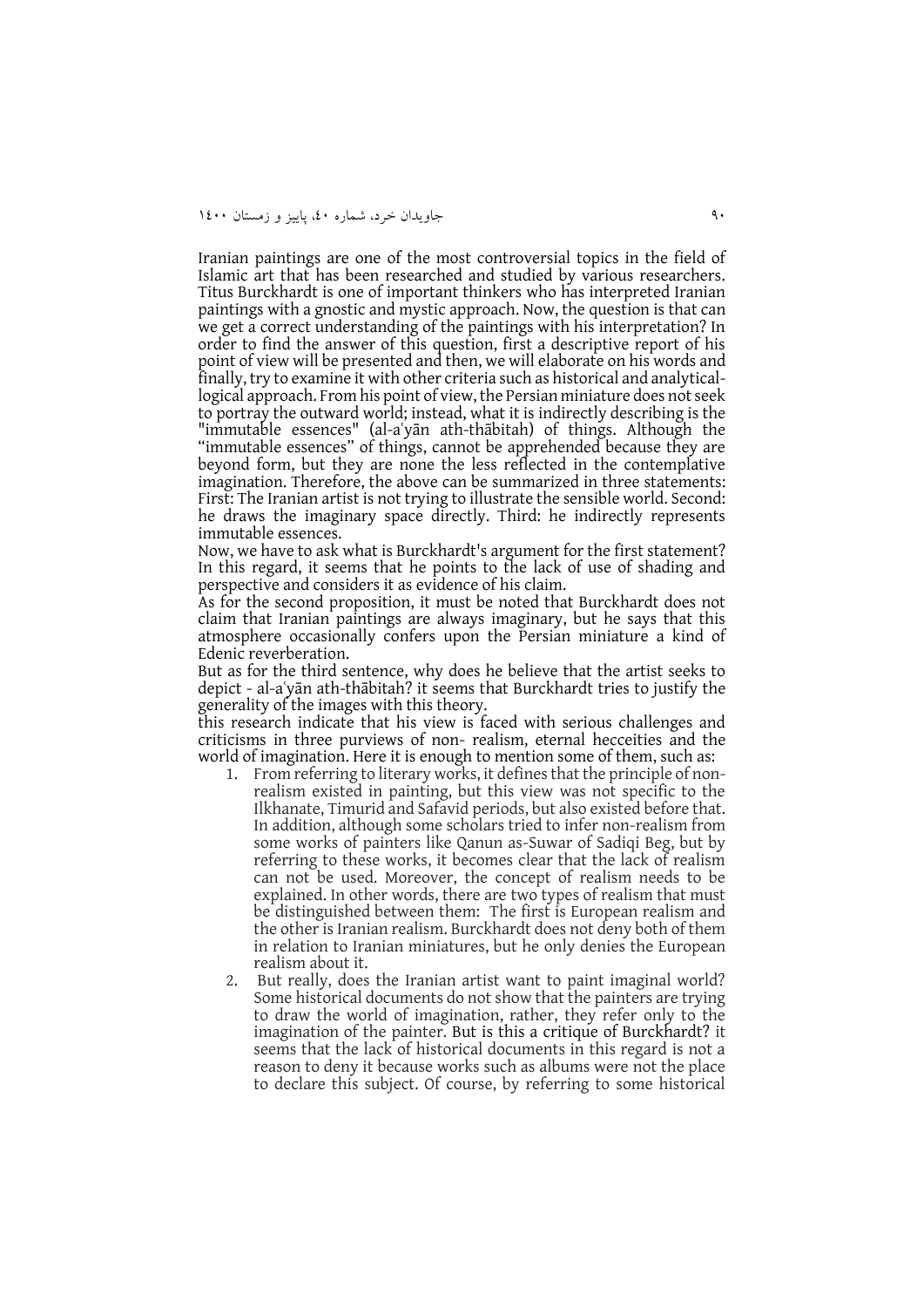sources like Golestan-e Honar, we can find some mystical descriptions about some painters such as Pir and Dervish, etc but the fact is that these attributes can only indicate the possibility of connection with the world of imagination and they do not prove anything more.

3. According to Burckhardt, the Iranian miniature seeks to indirectly draw al-aʿyān ath-thābitah and in this way he tries to explain the generality of the miniatures. But referring to the sources of theoretical mysticism, it becomes clear that eternal essences are not specific to generalities, but there are also individual eternal hecceities. Now, the question here is why the painters did not draw individual eternal essences when they wanted to paint the faces of individual persons? In addition, general and individual are terms that have different meanings in different sciences. For example, the definition of this term in logic is different from its definition in mysticism. But when Burckhardt speaks of the generality of miniatures, his explanation is compatible with the definition of the general in logic, whereas if the paintings are general and they refer to the generality of fixed entities, they must be consistent with the mystical explanation of the general. In response to this critique, one might say that if all painters are not people of intuition and want to draw the generality of objects, they have no choice but to abstract and discard the details of each object. For this reason, Burckhardt's view is that all normal painting is dependent upon sensory intuition to take sense experience and draw out from it those qualities that are typical of a individual thing and transmit them to the surface of the paper.

#### References

- Baer, Eva, The human figure in Islamic art: inheritances and Islamic transformations*,*Translated by Behnam Sadri, Institute for Compilation, Translation and Publication of the Artwork "Matn", Tehran, 2015 (in Persian).
- Burckhardt, Titus, "The Spirit of Islamic Art", in the Basics of Islamic Art, translated and edited by: Amir Nasri, Hikmat, Tehran, pp. 59-71, 2007(in Persian).
- Burckhardt, Titus, Art of Islam: Language and Meaning, world wisdom, 2009.
- Burckhardt, Titus, Introduction to Sufi doctrine, Foreword by William C. Chittick, world wisdom, 2008.
- Coomaraswamy, Ananda Kentish, "The Intellectual Operation in Indian Art", in Selected Papers: Traditional Art and Symbolism, edited by Roger Lipsey, Translated by Saleh Tabatabai, Institute for Compilation, Translation and Publication of the Artwork "Matn", Tehran, pp. 185-207, 2010 (in Persian).
- Faramarz Ghramaleki, Ahad, Methodology of Religious Studies, Razavi University of Islamic Sciences, Mashhad, 2008 (in Persian).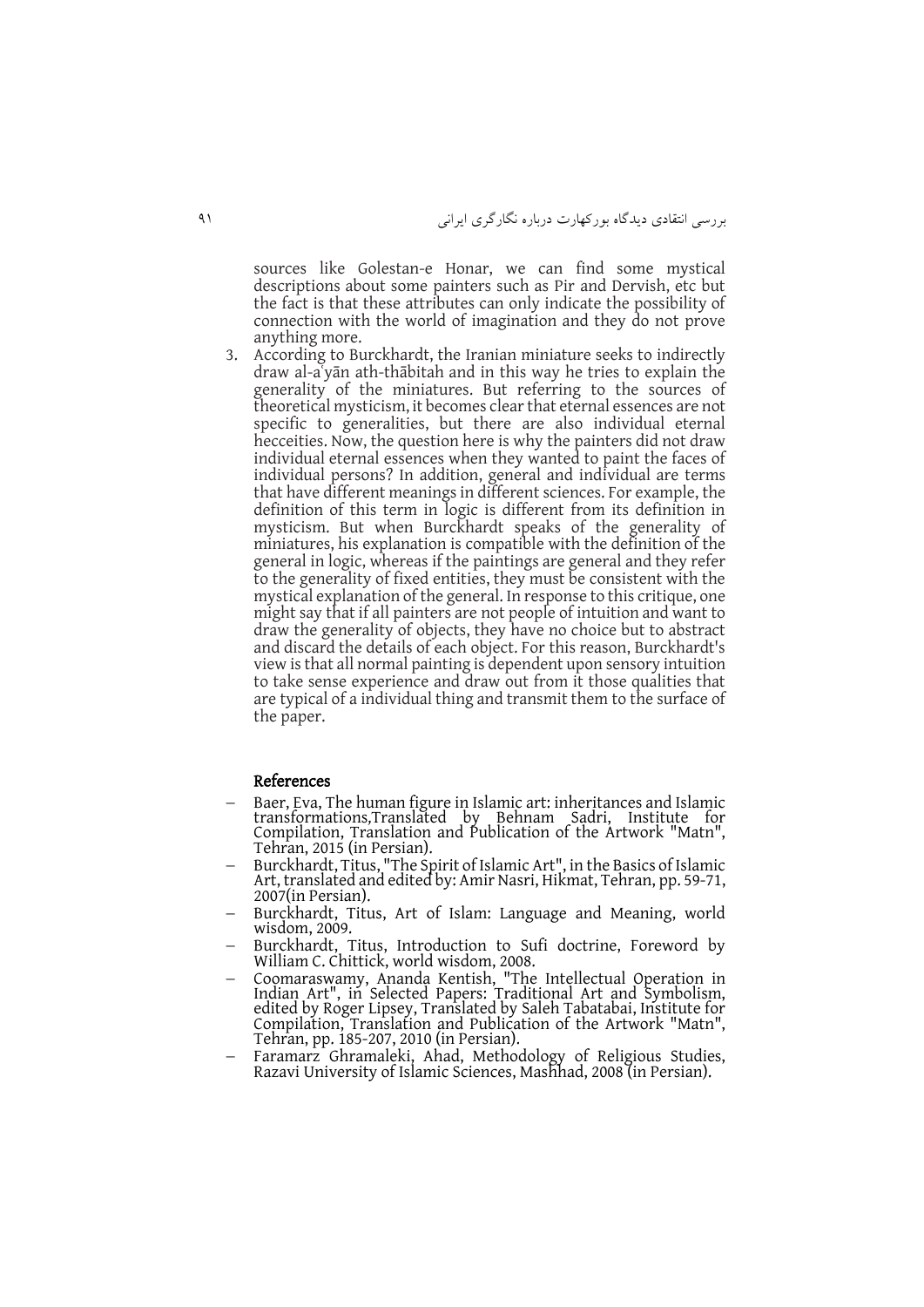09 جاويدان خرد، شماره ،09 پايیز و زمستان 0099

- Ghazali, Muhammad, The Revival of the Religious Sciences (Ihya'e Ulum-ed'Deen), Dartmel Publishing, Istanbul, 1985(in Arabic).
- Govashani, Dust Mohammad,"Introduction", in The Art of Bibliopegy in Islamic Civilization: A Collection of Articles on Penmanship, Ink making, Papers, Gilding and Book binding, Research and Written by Nadjib Mayel Hirawi", Islamic Research Foundation of Astane Quds Razavi, Mashhad, pp. 259-276, 1993(in Persian).
- Ibn Arabi, Muḥyi-d-Dīn, Al-Futuhaat Al-Makkiya, Dar Sader, Beirut, 2004 (in Arabic).
- Mawlawī, Jalāl ad-Dīn Mohammad, Masnavi -ye-Ma'navi, Edited by Reynold A. Nicholson, Hermes, Tehran, 2011(in Persian).
- Monshi Ghomi, Ahmad, Golestan-e Honar, Edited by Ahmad Soheili Khansari, Manuchehri Publications, Tehran, 2004 (in Persian).
- Nasr, Seyyed Hossein, Islamic Art and Spirituality, Translated by Rahim Ghasemian, Hikmat, Tehran, 2010 (in Persian).
- Sadeghi Ketabdar, Tazkereh "Majma 'al-Khawas" in Turkish Chagatai, translated by Abdolrasoul Khayyampour, Akhtarshamal Press, Tabriz, 1327(in Persian).
- Seki, Youshifusa, "Introduction of Qutb al-Din Mohammad on Muraqqa of Shah Tahmasb", Baharestan Magazine, No. 6, pp. 309- 316, 2002 (in Persian).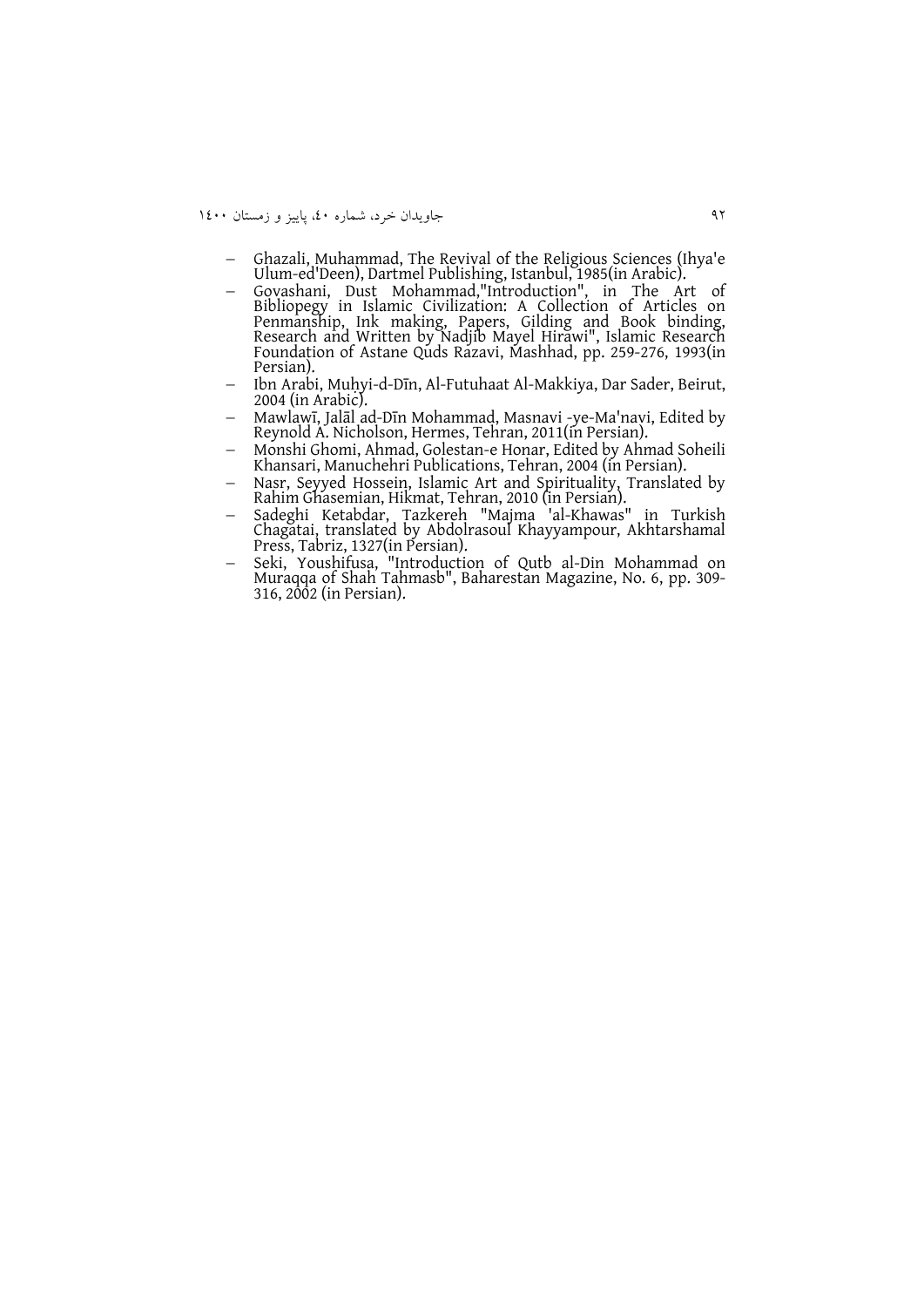**چکیده**

**این مقاله دارای درجه** 

**علمی-پژوهشی است**

**مجله علمی جاویدانخرد، شماره ،04 پاییز و زمستان ،0044 صفحات -98 009**

**بررسی انتقادی دیدگاه بورکهارت درباره نگارگری ایرانی**

\* محمدجواد سعیدی زاده

سـنتگرايی يکی از جريانهای فکری تأثیرگذار در عرصـه هنر اسـلامی به شمار می آيد. تیتوس بورکهارت، از جمله چهرههای شاخ صی ا س که با رويکردی حکمی و عرفانی به تفسیر نگارههای ايرانی دست زده است. دامنه و گستره بحث وی به لحاظ زمانی، از دوره ايلخانی آغاز شده و تا نیمه دوم قرن شانزدهم ادامه می یابد. پر سش نو شتار حاضر آن است که آیا با تفسیر وی می توان به درک در ستی از نگارهها ر سید؟ هدف از پژوهش حا ضر در وهله نخســـت، فهم ديدگاه بورکهارت و در نهايت، درک نگارههای ايرانی ا ست. بنا به نتايج مقاله، نظرگاه وی در سه عر صهٔ عدم واقع نمايی، تر سيم عالم خیال و اعیان ثابته با چالش هايی همراه اسننن که نگارنده به طرح و برر سی آن خواهد پرداخت. روش تحقیق این نو شتار تو صیفی، تحلیلی و انتقادی است و ابزار گردآوری اطلاعات کتابخانهای است.

<mark>کل یدواژه ها:</mark> نگارگری ایرانی، بورکهارت، عالم مثال، اعیان ثابته، عدم واقعنمايی.

> \* استاديارگروه پژوهش ه ر، مؤسسه ه ر و انديشه اسیمی، قم، ايران، رايانامه: m.j.saeidizade@gmail.com<br>تاریخ دریافت: ۱٤٠٠/٣/٥ تاريخ پذيرش: ١٤٠٠/١٠/٤

**.**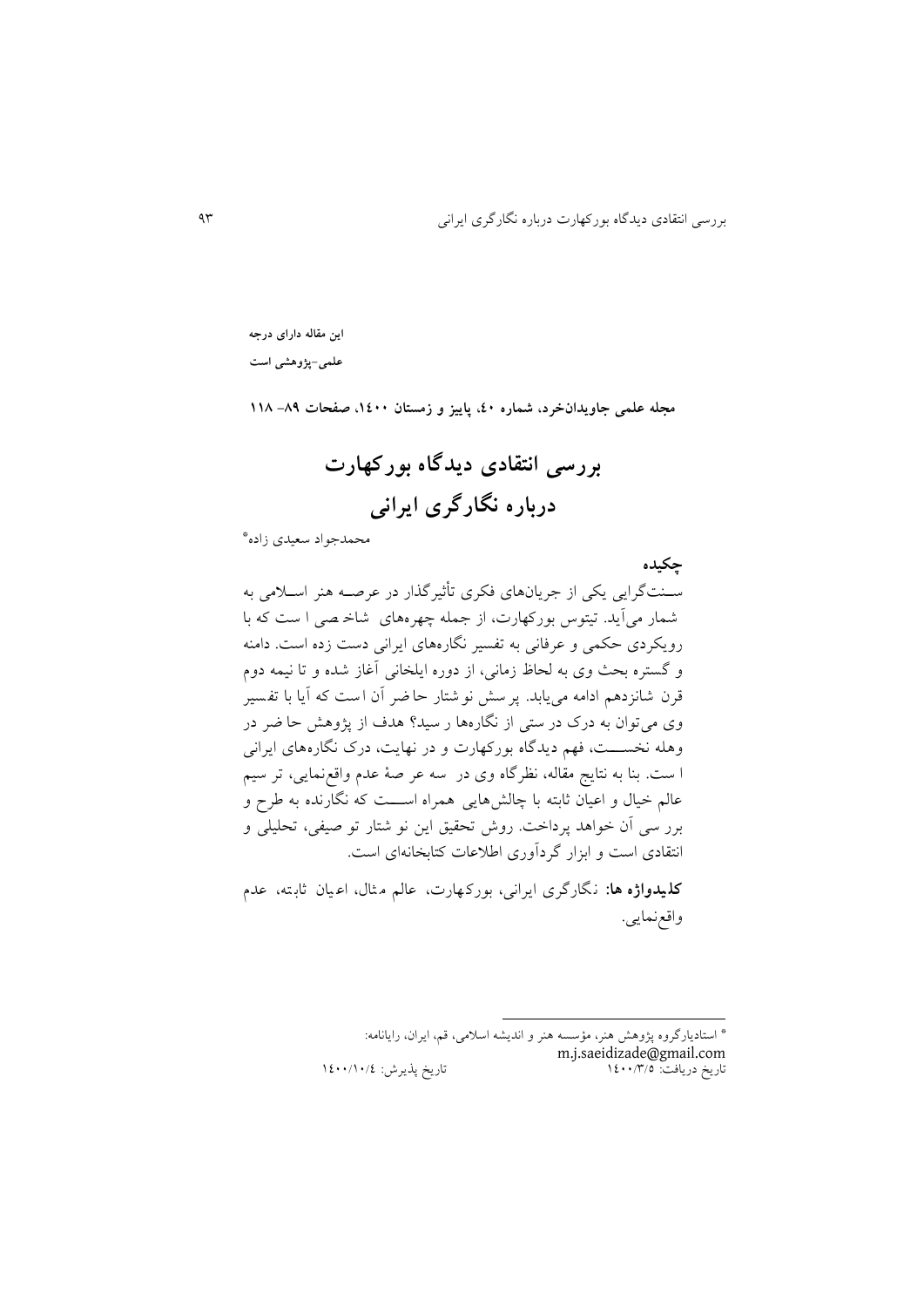تیتوس بورکهارت يا ابراهيم عزالدين (١٩٠٨ــ ١٩٨٤) يکی از انديشمندان سنتگراست که در آثار مختلف خود به تفسیر هنر ا سلامی پرداخته ا ست. نگارههای ایرانی یکی از بحثبرانگیزترین موضـوعات در عرصـه هنراسـلامی اسـت که مورد تحقیق و بررسـی پژوه شگران مختلفی واقع شده ا ست. حال، در اين نو شتار، پر سش آن ا ست که آيا با تفسـير بورکهارت می توان به درک درسـتی از نگارگری ايرانی دسـت يافت؟ به منظور دستیابی به پاسخ اين پرسش ، ابتدا گزارشی توصیفی و بیطرفانه از ديدگاه وی عرضه خواهد شد و سپس، با تکیه بر آثار او و دیگر همتایانش، به شرح و بسط سخنان وی د ست خواهیم زد و در نهایت، و به منظور شناخت صحت و سقم تفا سیر او، خواهیم کو شید تا هم دلانه و با وفاداری به رویکرد عرفانی، آن را با سنجههای دیگری همچون رويکرد تاريخی و تحليلیـ منطقی نيز مورد راستیآزمايی قرار دهيم. در همينجا بايد دو

رويکرد مزبور را شرح داد. رويکردِ تاريخی منظور نگارنده، رويکردی است که: أ) گزارشهای تاريخی، اســـناد و مدارک در آن نقش منبع را ايفا میکنند و پژوهشـــگر نسـبت به درسـتی اســناد و مدارک اطمینان دارد. از آنجا که اثر هنری پدیدهای تاریخی ا ست که در گذ شته رخ داده، محقق بايد از منابع لازم ا ستفاده نموده و حجاب زمان را درنوردد. بنابراين، برای نقد و ارزيابی گزارههای تفســـيری بورکهارت بايد از اســـناد و مدارکی سنود جسن که خمیره مايۀ يک مورخ نیز به شنمار میآيد. به عرارت دقیقتر، مفسسری که دنبال نیت خوانی اثر اسست و بین او و هنرمند بُرش تاریخی وجود دارد چارهای جز مراجعه به اَســـناد متنی و هنری موجود ندارد یعنی مدارکی که می توانند به نحوی شکاف بین او و اثر را پر کنند، و وی را به ساحت اثر نزديکتر گردانند.

ب) هنرمند به هنگام خلق اثر هنری بريده و منقطع از روزگار و شرايط سياسی، فرهنگی و اقتصادی عـصرخويش نيست و او ضاع و احوال زمانه، در کنار ديگر عوامل، اقتـضای تأثیرگذاری بر وی را دارند. مفســری که به دنبال رســیدن به نیت هنرمند اســت ولی به لحاظ زمانی و مکانی متفاوت از وی بهسننر میبرد، نمیتواند نسننر به بسننتر تاريخی بی تفاوت باشـــد؛ بنابراين، زمينۀ تاريخی قابليت آن را دارد که به مثابۀ قرينه عمل نموده و به فهم اثر هنری کمک کند.

**مقدمه**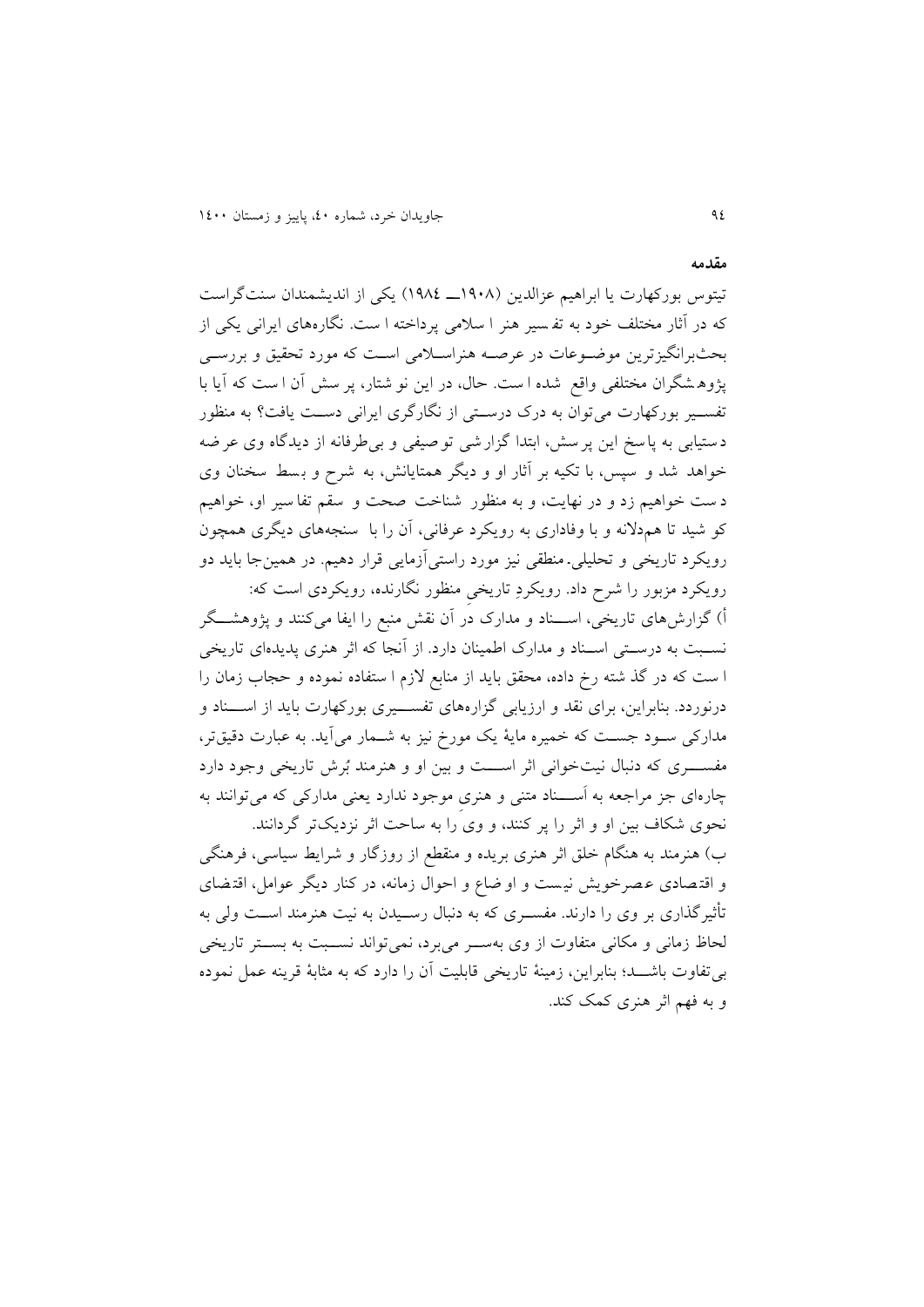ج) در رويکرد تاريخی مزبور، محقق با گذر زمان سر و کار دارد. پس، طبيعی است که به ظهور، تطور و و ضعیت نهایی پدیده یا اندیـ شه توجه دا شته با شد ولی پیـ شاپیش و الزاماً عنصر«پیشرفت» یا «تکامل» را مفروض نمی گیرد.

اما مقصـود از رویکرد تحلیلی\_ منطقی مطالعهای اســت که با بهکارگیری ابزارهای منطقی به تحلیل مفهوم، گزاره و حتی نظام اندیشــــه متفکر دســــت زده، مبانی و لوازم منطقی نظریه را مد نظر قرار می دهد (رک: قراملکی،۱۳۸۷: ۲۵۱ـ۲۵۹). هدف از اين پژوهش ، درگام نخسننن ، فهم و درک بهترِ ديدگاه بورکهارت و در نتیجه شناخت نگارههای ايرانی است.

درباره پیشینه پژوهش بايد اذعان دا شت که تاکنون تحقیقی بدين گونه، و با تکیه بر خصوص ديدگاه بورکهارت انجام نشده است. يکی از متقدمترين کسانی که با رويکرد عارفانه نســبت به نگارهها مخالفت کرد الگ گرابار فرانســـوی بود که نقاشـــی ايرانی را بیانگر زندگی اشرافی و شناهانه میدانست و نه اندیشههای عارفانه (گرابار، ۱۳۹۰: ۱۸۸). گرچه وی کوشید تا از رويکرد تاريخی بهره ببرد اما آنها را آثاری برآمده از دربار دانســـت (همان). ابوالقاســـمی با تکیه بر بســـتر و زمینۀ اجتماعی نگارگری ايرانی به نتیجهای مشـــابه ديدگاه گرابار دســـت يافت (4 :Abolghassemi, 2019) و در مقاله «ملاحظات انتقادی درباره زيبايی شنا سی عرفانی، برر سی موردی نگارگری ايرانی» با ايرادهای مختلف پايهريزی زيبايی شناسی نگارگری ايرانی بر مبنای متافيزيکِ عالم خيال را فاقد دق نظری و روششنن اختی دانسنن (32 2015: ,Abolghassemi(**.** اما اولیور لیمن با رویکردی زیبایی شناسانه به بحث از هنر اسلامی پرداخت و به هنگام مواجهه با نقا شی ايرانی ا صلی ترين هدف آن را شاد کردن و به حظ ر ساندن سفارش دهنده اثر تلقی کرد )لیمن:0915، 50ننننن50(. اخگر نیز در باقی و فانی تیش میک د تا در مورد نقا شی ايرانی با در کنار هم گذاردن زيبايی شنا سی و تاريخ به ترکيبی از نظام دو قطبی تخیل و واقعیت، ظاهر و باطن، باقی و فانی دست یابد (اخگر، ۱۳۹۱: ۲۰۷).

## **.0گزارش**

از نظر بورکهارت، مینیاتور هنری قدسی به شمار نمی آید اما هماهنگ با تلقی اسلامی از زندگی يا جهان بوده و فضــای معنوی مشــخصــی (چه در بروز فضــايل يا در انعکاس بینش شهودی<sup>'</sup>) را به وجود می[ورد (Burckhardt, 2009:32).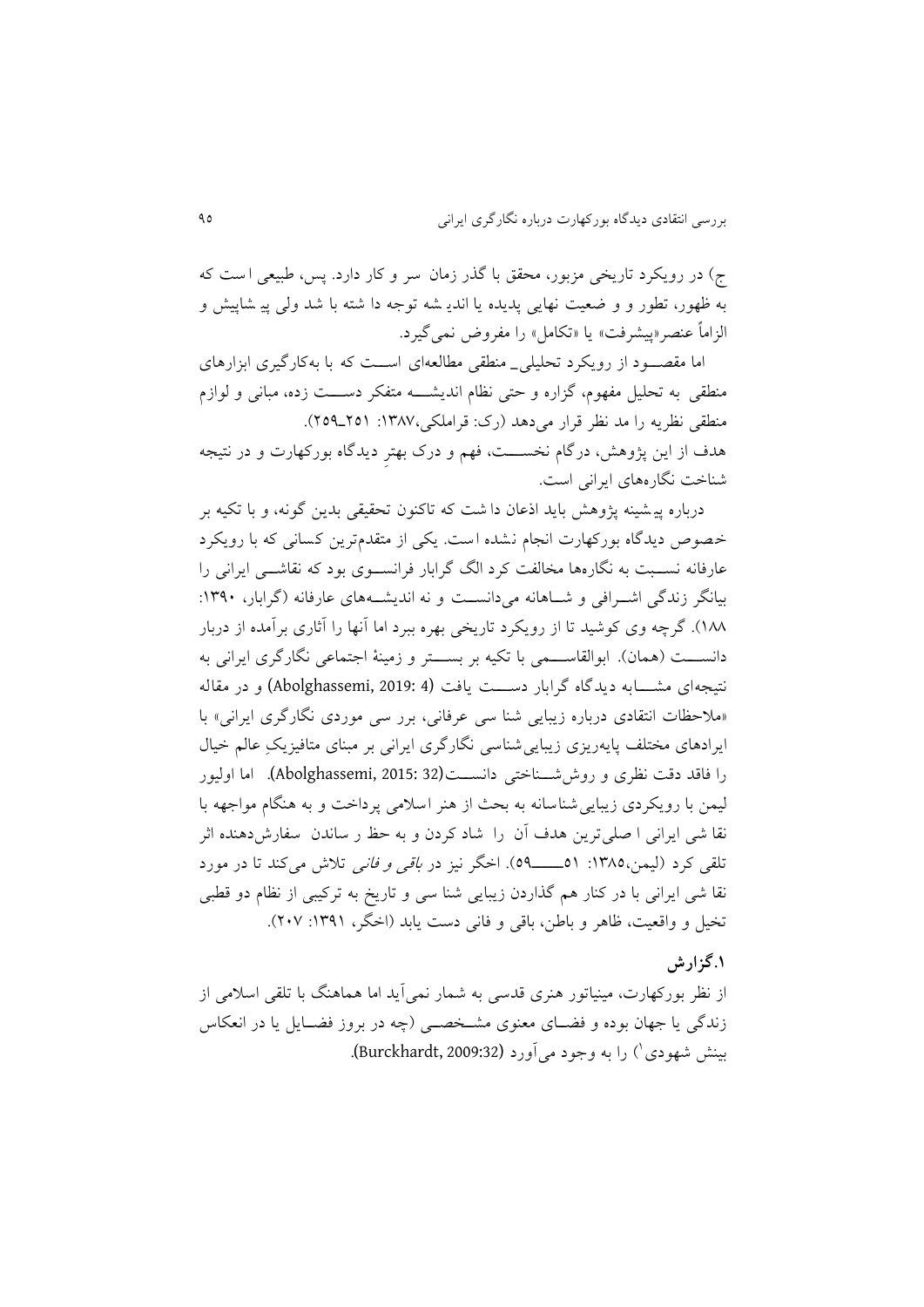دامنهٔ تفسیر بورکهارت به لحاظ مکانی و زمانی مشخص است؛ وی تصریح می کند که مقصـودش از مینیاتور صـرفاً نگارگری ایرانی اسـت زیرا او مینیاتورهای بین|لنهرینی معروف به مکتب بغداد را فاقد کیفی می یاتورهای ايرانی میداند (Ibid(**.** به نظر ابراهیم عزالدين، اگرچه در ع صر سلجوقیان نیز م ضامین فیگوراتیو با ويژگی ترکی - مغولی تا حدودی در هنرهای فرعی ايران و عراق آشــکار گرديد اما مينياتور راســـتين ايرانی، که کامل ترين هنر فيگوراتيو سوزمين اسلام است، در دورۀ مغولان ايلخانی (١٢٥٦م) به م صۀ ظهور رسید **)**:37Ibid(**.**

از نظر بورکهارت، زيبايیِ مینیاتور ايرانیِ مرهون صـحنههايی که تصـویر می شـوند نیسـت؛ بلکه ناشــی از شــکوهمندی و ســادگی جو شــاعرانهای اســت که نگارهها را فرامیگیرد. این جو، گاهی به مینیاتور ایرانی نوعی پژواک بهشت عَدَن را میدهد که به شدت حائز اهمیت است زيرا يکی از مضامین اصلی آن منظرهای تغییر شکل يافته است که نماد بهشت زمینی و زمین آسمانی است یعنی همان جایی که اگرچه دور از دسترس انسان هبوط يافته است اما همچنان برای اوليای خدا دست يافتنی است. اين فضا منظرۀ بی سايهای ا ست که در آن هر چيز از ذاتی بسيار ارز شمند پديد میآيد و هر درخت و گل<sub>ی</sub> در نوع خود بی نظیر است (Ibid).

بنابراين، مینياتور ايرانی در صندد تصنوير نمودن جهان بیرونی نیسنت بلکه تو صیف گر غیرم ستقیم «ذوات غیرقابل تغییر» (الاعیان الثابته) چیزها ست. بنابراین، یک ا سب يا درخت يا گل ا صلاً فرد خا صی از نوع خود نيست بلکه ا سب، درخت و گلی بی نظیر ا ست. این کیفیت کلی همان چیزی ا ست که مینیاتور در صدد ا ست تا آن را به چنگ آورد. گرچه ذوات غیرقابل تغییر چیزها، به این دلیل که فراتر از صـورتاند، نمی توانند درک شوند اما از آنجا که در تخیل شهودی هنرمند منعکس می شوند می توان آنها را به تصویر کشید. به همین جهت، بیشتر مینیاتورهای زیبا کیفیتی رؤیامانند دارند اما نه همچون خواب و خیالی بیمعنا و بی|رزش بلکه رؤیای واضحی که انگار از درون اشراق شده اس (Ibid(**.**

به نظر بورکهارت، تمامی نقا شیهای معمول واب<sub>ـ</sub>سته به شهود<sup>۲</sup> ا ست بدین نحو که نگارگر پس از تجربۀ حسنی، ويژگیهایِ نوعیِ يک موجود خاص را بیرون میکشند و آنها را به عناصر مناسب فضای دو بعدی، يعنی خط و سطوح رنگی، برمی گرداند. پس، «هنرمند شرقی هرگز به فکر تلاش برای بیان صرف ظاهر چیزها نیست زیرا او عمیقاً به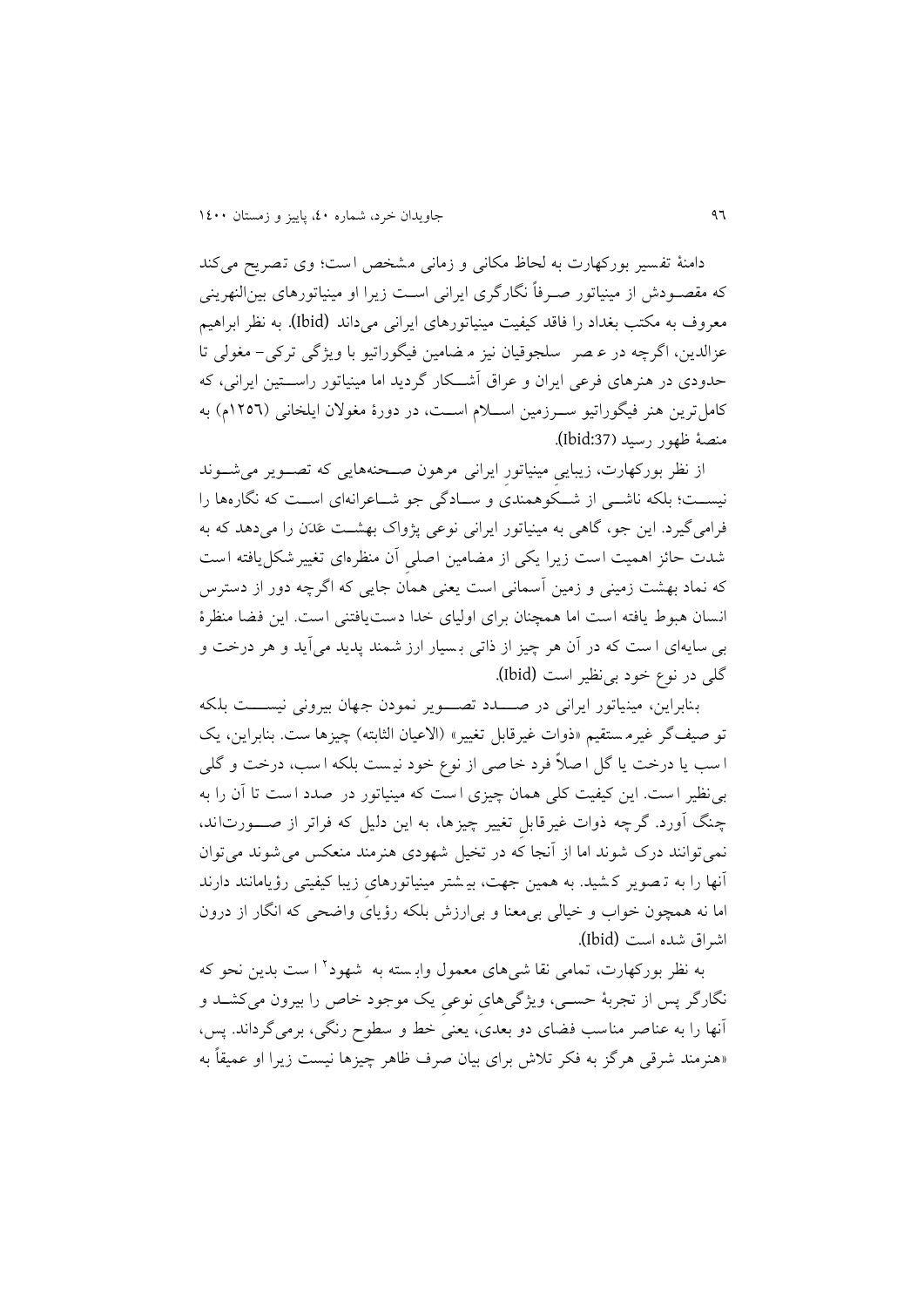پوچی چنین تلاشـــی اعتقاد دارد و، به این جهت، ســادگی تقریباً کودکانۀ آثارش چیزی جز حکمت نیست» (38-37 **:**Ibid).

دربارۀ پرســـيکتيو نيز بورکهارت رويکردي متفاوت از مورخان هنر دارد زيرا تاريخ هنر پرســـپکتیو را مترادف با دیدی عینی از جهان در نظر می گیرد اما، از نظر وی، این سـخن کاملاً اشــتباه اســت چون پرســیکتیو به چیزی وفادار نبوده بلکه تنها به مُدرِک و فاعل شــناســای فردی وابســته اســت. بنابراين، مُدرَک بر طبق نقطۀ ديد مُدرک تعريف می شود در حالی که نظم و ترتیب امور باید مبتنی بر سلسله مراتب هستی شناختی باشد. به نظر او، پر سپکتیو ریا ضی د ستاوردهای متفاوتی را در پی دا شته ا ست زیرا در وهلۀ نخ ست عقل گرايی و سپس فردگرايی را به ارمغان آورد و در گام بعد همین فردگرايی جای خود را به فردگرايی احســـاســـاتییای داد که در فرمهای ظاهری هنر باروک کاملاً نمايان اســـت و در نهايت به هنر فردگرايانهتری منتهی شـــد که به نحو آگاهانه فقط برداشتهای شخصی را نگه میداشت. اما مینیاتور ایرانی، در مقابل گسترش هنر مدرن اروپايی، از نگرشــي عادی نســبت به امور برخوردار بود. اين هنر به معنای ســنتی کلمه رئالیـستی ا ست و اين بدين معنا ست که نمود حـسی در آن منعکس می شود زيرا ذات واقعی چیزهاست (1bid:38).

به نظر ابراهیم عزالدین، مینیاتور ایرانی در صـــورت وجود برخی مضـــامین مذهبی میتواند برای بیان بینش شهودی به کار رود؛ البته وی تصـریح میکند که چنین چیزی در محیط اجتماعی شـيعه امکانپذير اسـت که مرز بين شـريعت و الهام نسـبت به اهل سنن خیلی کمتر قوی اسنن . وی نگارۀ معراج پیامرر در نسننخۀ خطی خمسننۀ نظامی (۱۵۲۹–۱۵٤۳م) را زيباترين و معنوى ترين نگارهای می داند که در خدمت بيان نگرش شهودی قرار گرفته اس (Ibid(**.**

از نظر وی، زوال مینیاتور ایرانی به دوران صـــفویه و، به تعبیر دقیقتر، به نیمه دوم قرن شــانزدهم بازمیگردد. اين هنر به دليل ارتباط فرعیاش با اســلام و ظرافت|ش، در اولین برخورد با هنر اروپایی دوران متوقف و تسلیم شد (Ibid:40).

## **.2 شرح**

بورکهارت، در ًسرآغاز بحث متذکر ً شد که مینیاتور در عالم ا سلام هنر قد سی نیـست زيرا نگارگری، همچون شمايل مسيحی، در پيوند مستقیم با آداب و شعائر دينی نيست چنانکه وی در پايان گزارش نيز، به صورت گذرا، به اين موضوع اشاره کرد که مينياتور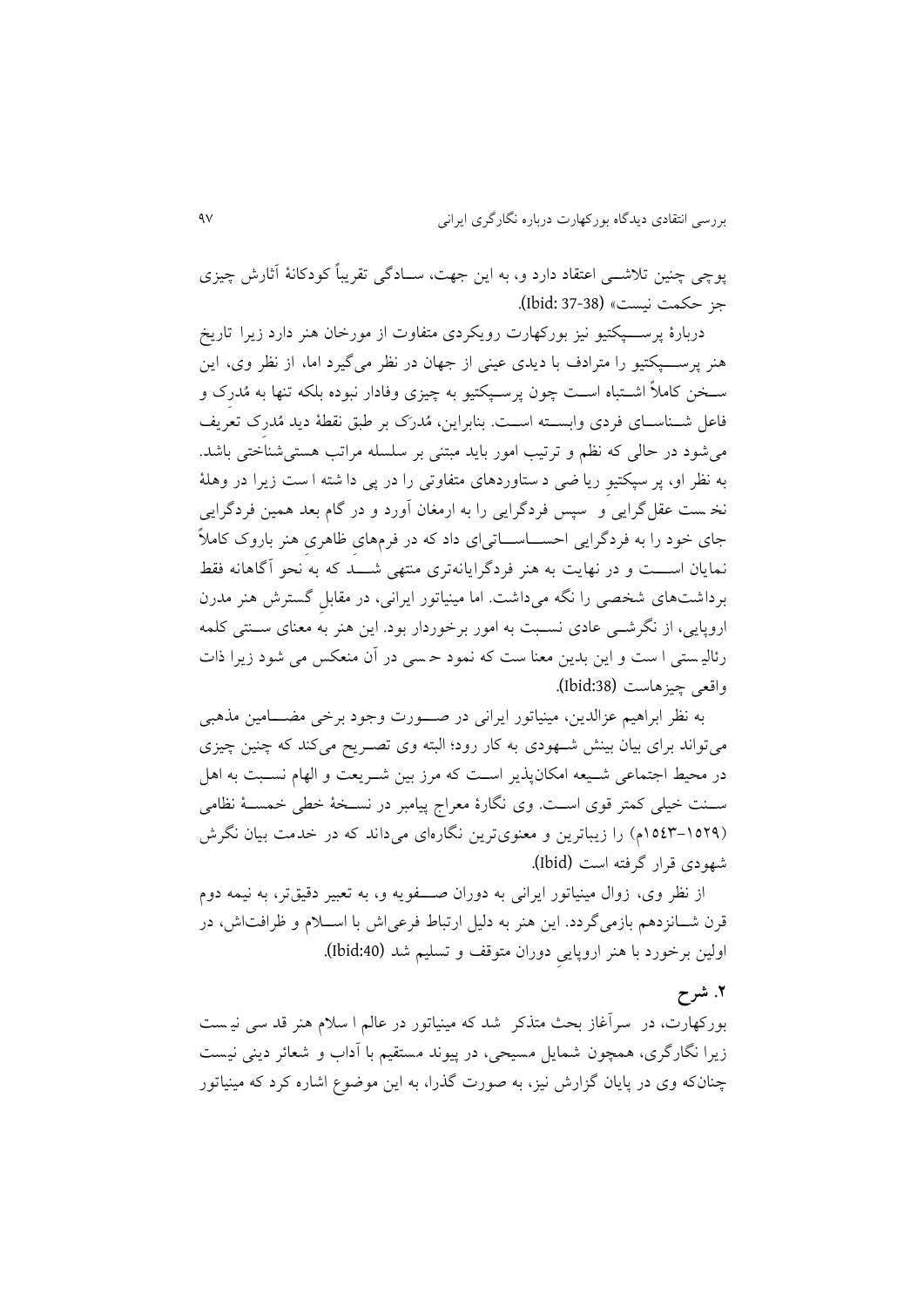با اسپلام از ارتباط فرعی برخوردار است. اما با این حال مینیاتور ایرانی هنرستنی به شــمار میآيد يعنی هنری اســت که هنرمند میکوشــد تا اشــياء را مطابق با طبيعت و ســرشــت آنها پديد آورد (بورکهارت، ١٣٨٦: ٦٣)؛ به عنوان مثال، وقتی نقاش مدرن از پرسپکتیو و سایه روشن استفاده میکند، در واقع میکوشد تا سطح دو بعدی بوم را سه بعدی نشان دهد ولی دیگر مطابق سرشت آن عمل نمیکند در حالی که هنرمند سنتی از اين تکنيک سود نمي جويد.

از گزارش فوق معلوم میشود که بورکهارت نگارههای سه مقطع تاريخی را مد نظر قرار داده است: ايلخاني، تيموري و اوايل صفوي (يعني تقريباً تا اواخر حکومت شـاه تهماسب اول). بنابراین، نگارههای سلجوقی، صفوی دوران شاه عباس و یا قَجَری مورد بحث مقاله نمی باشند.

بورکهارت به هنگام سخن از نگارگری ايرانی تـ صريح دا شت که هنرمند در صدد تصويرگری جهان بيرونی نيست بلکه وی به صورت غیر مستقیم اعیان ثابته را به تصوير میکشد. به ديگر سخن، نگارگر فعالیتی مستقیم و غیرمستقیم دارد اما او به طور واضح مشخص نکرد که اگر هنرمند عالم خارج را نمیکشد پس مستقیماً چه چیزی را نمایان می کند؟

ابراهیم عزالدین خیلی کوتاه اشباره داشت که زیبایی مینیاتور ایرانی مرهون فضبای شاعرانه، لطیف و خیال(نگیز، است و سپس، در ادامه نوشتارش، از بهشت عَدَن سخن به میان آورد. اما منظور او از آن چیست؟

دهخدا در ذيل اين واژه مینويسد:

«بهشت عدن ... يا باغ عدن مذکور در عهد عتيق (پيدايش ٢) که آدم و حوا در آن میزیستند ولی به جهت نافرمانی از امر خدا از آن طرد شدند. این بهشت[،] بهشت زمینی و دجله و فرات از رودهای آن بوده است. با پیدایش مفهوم مسیح در نزد يهود اميد بازيافتن بهشت زميني ازدست رفته در آنان راه يافت و بهشت را همان مملکت مسیح منتظر دانستند» (دهخدا، ۱۳۷۷، ج ۱: ۵۱۲۱).

به نظر مارتین لینگز، بهشت عدن مرکز و نقطۀ اوج نشئۀ خاکی است (لینگز،١٣٨٣: ٨٩) و از اين جهت غالباً بر روی قلۀ يک کوه نشان داده می شود (همان:۱۰۳).

اين تفسير از باغ مذکور با عالم مثال عرفانی قابل تطبيق است زيرا از سويی زمينی است و از سوی ديگر در بالاترين نقطۀ آن قرار دارد و اين خود اشارهای است به جنبۀ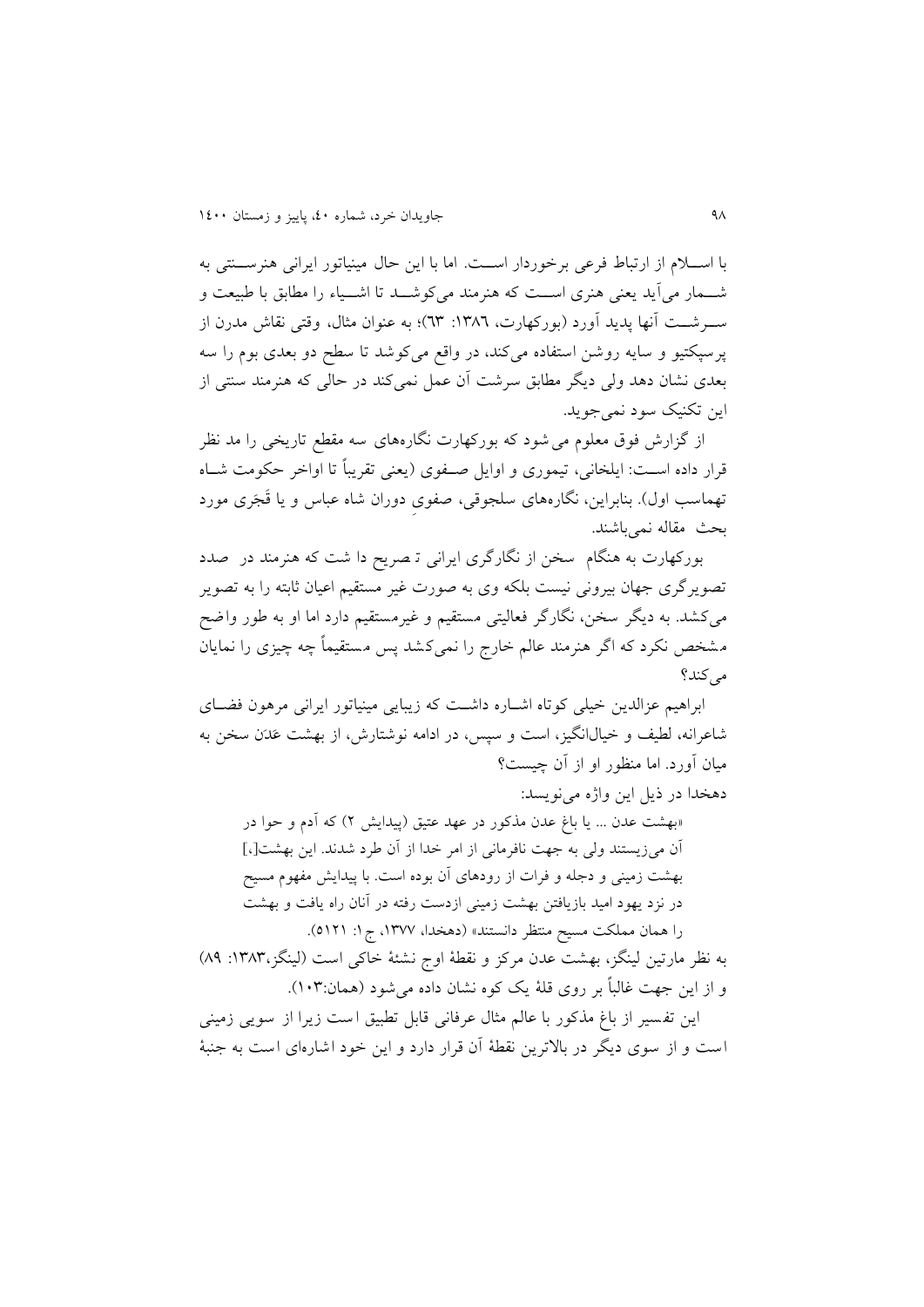دوســـاحتی آن، چنانکه عالم مثال، از جهت تجرد از مادۀ جســـمانی به عالم عقل، و از جهت جزئیت به عالم ماده نزدیک می شود.

در سنت اسلامی برخی از مفسران در ذیل آیۀ ٣٥ سوره بقره (وَقُلْنَا یا آدَمُ اسْكُنْ أَنْتَ ا وَزْوْجُكَ الْجَنَّةَ وَكُلا مِنْهَا رَغَدًا حَيثُ شِئْتُمَا وَلَا تَقْرَبَا هَذِهِ الشَّجَرَةَ فَتَكُونَا مِنَ الظَّالِينَ)، بهشت آدم و حوا را بر بهشت مثالی تفسير كردهاند (رک: صـدرالدين شـيرازی، ١٣٦١، ج٣: ٨٠؛ جوادی آملی، ۱۳۸۰، ج۳: ۳۲۹\_۳۳۵).

با اين تو ضيحات مي توان گفت که مق صود بورکهارت از ف ضای شاعرانه، ف ضايبي خیالی اســت که گاهی انعکاس عالم مثال اســت. عبارت پردازی وی نیز مؤید همین بردا شت ا ست زيرا او معتقد بود که اين به شت اگرچه به دور از د سترس انسان هبوط يافته است ولی همچنان قلمرو اوليای الهی است. بنابراين، مطالب فوق را در سه گزاره می توان جمع بندی کرد: نخست: هنرمند ايرانی در صدد تصويرگری جهان محسوس نيست. دوم: وی به طور مستقیم فضای خیالی را ترسیم میکند. سوم: او به نحو غیر مستقیم اعیان ثابته را نشان می دهد. حال، بايد به سراغ گزارهٔ نخست رفت و پر سيد بورکهارت چه ا ستدلالی در اين باره داشت؟

از گزارشــی که پیشــتر عرضــه شــد معلوم گردید که نگارگر ایرانی چنین کاری را بیهوده میداند و اسـاسـاً يکی از مضـامین اصـلی که وی برای کار خود انتخاب میکند مربوط به منظرهای متفاوت از عالم خارج است. نصر در این باره شرح و بسط بیشتری داده است. وی از يک طرف، به موضوعات حماسي و اخلاقی که برای تصويرگری انتخاب می شدند، اشاره کرده است (نصر، ١٣٨٩: ١٨٩-١٩٠) بدين معنا که وقتی نگارگر به مصور سازی کتابهایی دست می زند که از مضامین حما سی و معنوی برخوردارند، ديگر واقع نمايی درباره آن بی معناسـت چون موضـوعاتی که برای تصـويرگری انتخاب می شوند حظّی از واقعیت بیرونی ندارند تا هنرمند آن را الگوی کار خویش قرار دهد. از طرف ديگر، وی بر فرم اثر نيز تأکيد می کند: «...اســـتفاده از رنگهای غيرواقعی

یعنی غیر از آنچه که در عالم جســـمانی محســـوس اســـت، و احتراز از نشـــان دادن دورنماهای سه بعدی، به تصویر عالمی غیر از عالم سه بعدی مادی... اشاره دارد» (نصر،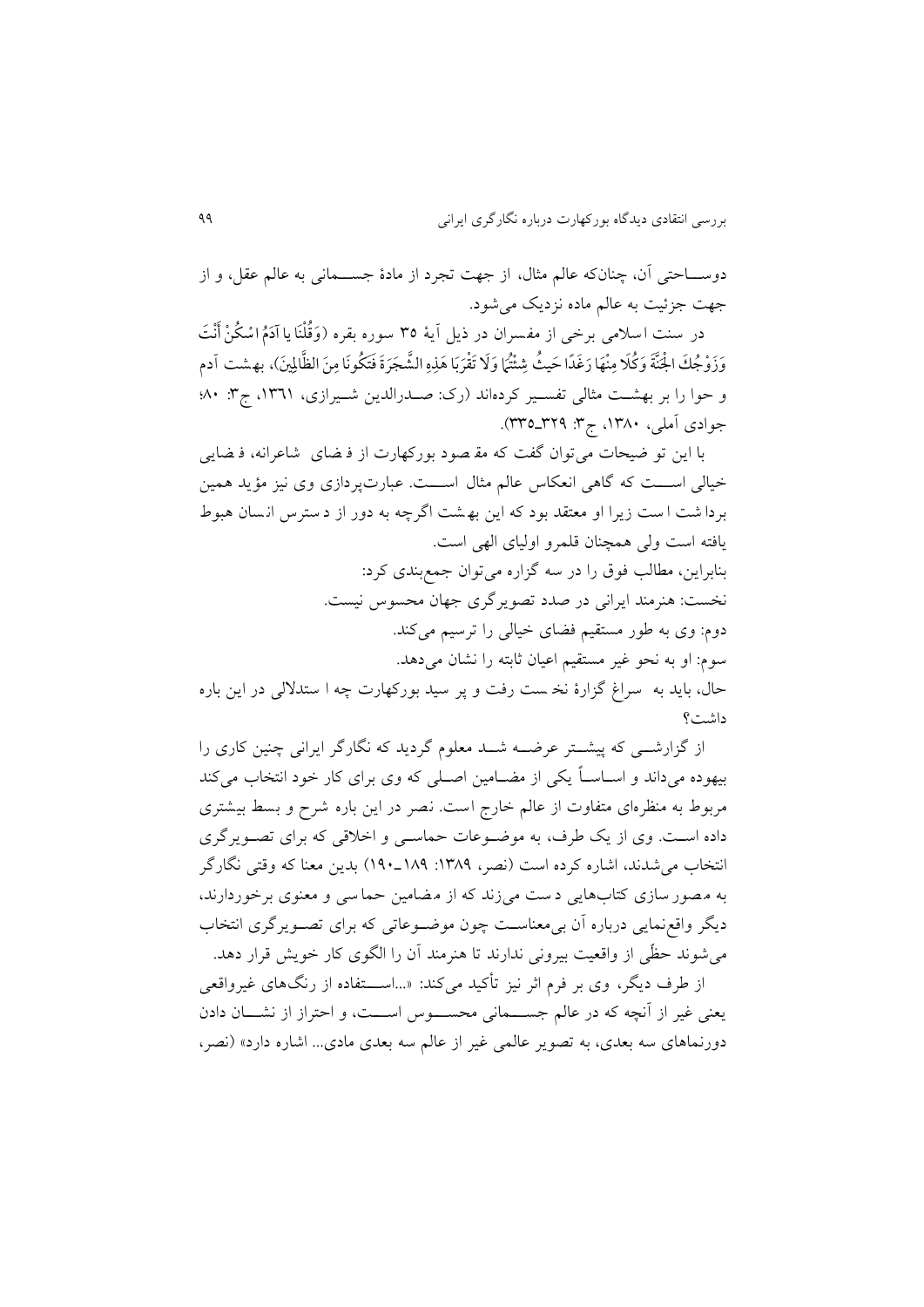،0919 ج:0 019(. در اين باره، بورکهارت هم به عدم استفاده از سايه روشن و پرسپکتیو اشاره کرد و با استفاده از آن مخالف نمود.

اما در گزارۀ دوم چنین ادعا شد که هنرمند در صدد ترسیم فضایی خیالی است. در همینجا بايد به تفاوت ظريف بورکهارت و نصنر اشناره داشن . ادعای بورکهارت اين بود که نگارگری ایرانی گاهی پژواکی از بهشت عدن و عالم مثال است ولی نصر اذعان میدارد که اکثر فضـای مینیاتور ایرانی همان عالم مثال یا خیال اســـت (همان: ١٨٥). گرچه به لحاظ منطقی هر دو قضیه موجبه جزئیه به شمار می آیند ولی تفاوت بین «گاه» و «اکثر» روشن است.

باری، پرسش اين است که واقعاً برای هنرمند ايرانی چه اتفاقی می|فتد؟

در اينجا بايد برخی عبارتهای بورکهارت را در کنار هم گذاشت تا بتوان به ديدگاه نهايی او دست يافت. ابتدا، وی به هنگام بحث از فضای نگارگری ايرانی چنين نگاشت:

»اين فضا]ی شاعرانه[ يا مقام... يکی از مضامین اصلیاش، با ريشههای دور ایرانی، منظره تغییرشکل یافتهای است که نماد بهشت زمینی و ساحت آسمانی است، که در همان هنگامی که وجودی دور از انظار انسان هبوط یافته است در عالم نور معنوی، که برای اولیای خدا آشکار است، موجود باقی میماند« (37 2009: ,Burckhardt(.

از دو قرينه می توان فهميد که اين سخن وی اشاره به عالم مثال منفصل دارد: قرينه اول اینکه، بورکهارت آن را نماد مرتبه زمینی و آســـمانی دانســـت یعنی از جنبه برزخی برخوردار بوده و حد فاصل عالم عقل و ماده قرار دارد و ديگر اينکه، از دست س انسنان های عادی به دور بوده ولی مشنهود اولیای الهی اسن و در عین حال، موجودی قائم به خويش است.

و سپس، به هنگام توصیف زیبایی نگارههای ایرانی نوشت:

«اکثر مینیاتورهای زیبا کیفیتی رؤیامانند - [ولی] نه رؤیایی بی اســـاس - دارند؛ [این نگارهها به مثابه] خوابی واضــــح و روشــــن اســـت که انگار از درون اشــــراق شــــده است» (Ibid).

وقتی اين عبارت را در کنار عبارت قبلی او قرار می دهیم درمی یابیم که مقصــــودش دريافت ا شراقی و علم حـضوری ا ست که البته از کانال قوه خیال صورت گرفته ا ست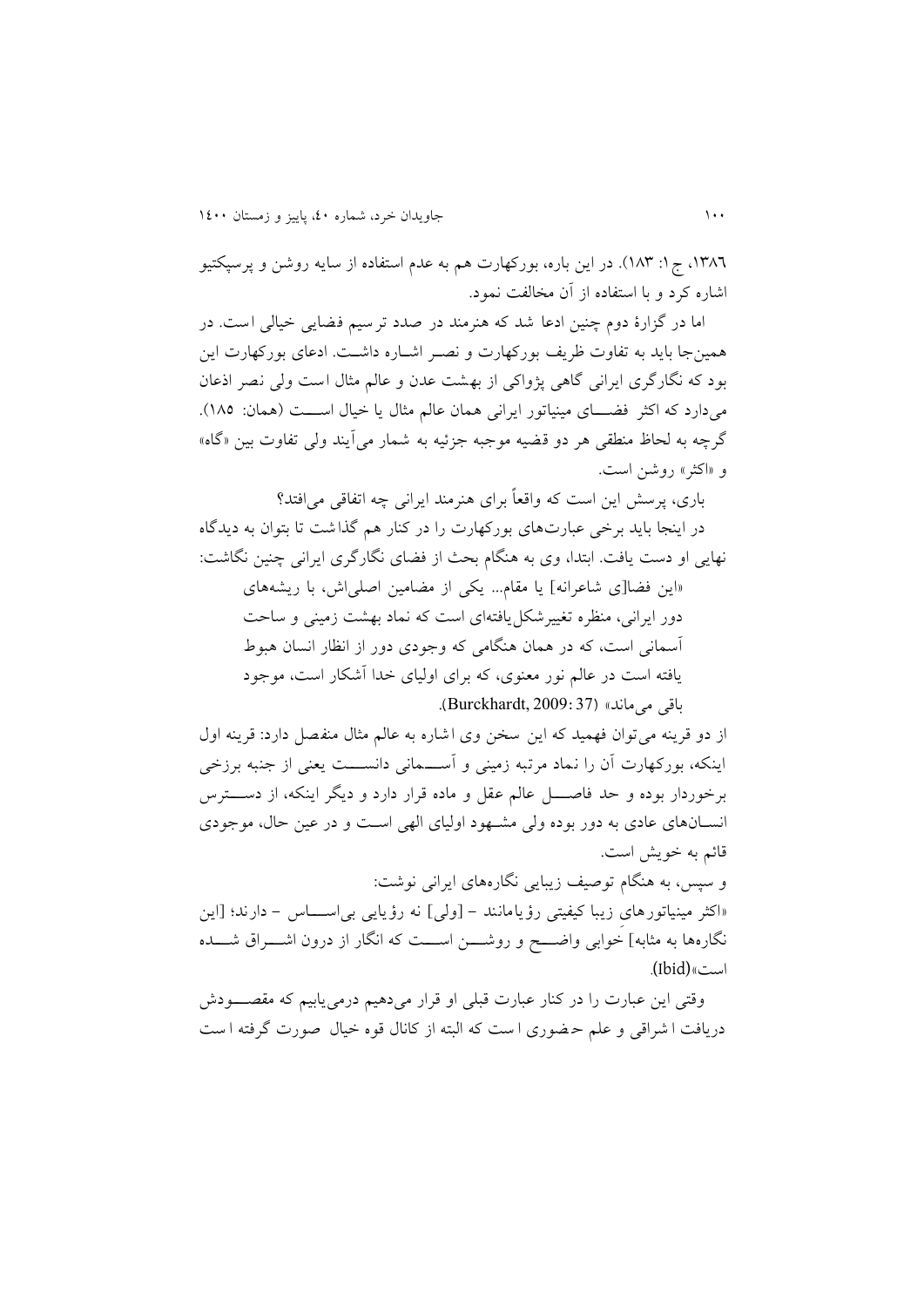زيرا بورکهارت در جايی ديگر به نقش آن در شنننهودات و کجرویهايش اشننناره کرده است:

»اگر]چه[ خیال از طريق پیوند عقل با مرترۀ صورِ حسی میتواند موجب توهّم گردد ولی با اين حال، به لحاظ معنوی از اين جهت که شهودات عقلی يا الهامات را بهصورت نمادها در می آورد از جنبهٔ مثبت نیز برخوردار است. برای اینکه خیال بتواند اين کارکرد را برعهده بگيرد بايد به اندازۀ کافی قابليتِ شکلپذيری کسب کرده باشدب خطاهای خیال نه از توسّعاش بلکه از بردگیاش توسط شور و احساس است؛ تخیل یکی از آينههای عقل است؛ كمالش در ماندنش در گسترۀ بکر و وسیع است» (Burckhardt, 2008: 85).

در اینجا بورکهارت توضیح می دهد که قوه خیال متکفل صورتدهی به شهودات است و در اين ميان، اگر اشتباه و خطايی رخ دهد به جهت اسارت و گرفتاریهای اوست.

اما سومین گزاره این بود که هنرمند به نحو غیر مستقیم اعیان ثابته را نشان می دهد. پر سشی که در اينجا وجود دارد آن است که چرا بورکهات بر اين باور است که هنرمند به دنبال تصوير اعيان ثابته است؟

به نظر می ر سد که بورکهارت به دنبال فهم مع ضلی در نگارهها ست. وی از مطالعه نگارگری ايرانی به خصوصیتی از آنها دست يافته و آن، فقدان تشخص و جزئیت است. به عبارت ديگر، نگاره ها نه تنها از جهت مضـــامين، رنگ و فضــــا متفاوت از جهان بیرونیاند بلکه نگارگران ايرانی کو شیده اند تا کلی ان سان، حیوان و ديگر موجودات را به نمايش بگذارد. بورکهارت برای اشاره به اين مطلب از آن چنين تعبير کرد:

«آنچه به طور غیرمستقیم توصیف می شود «ذوات غیرقابل تغییر» (الاعیان الثابته) چیزهاست، به سبب اینکه یک اسب اصلاً فرد خاصی از نوع خود نیست بلکه اسب بی نظیر است؛ این کیفیت کلی همان چیزی است که هنر مینیاتور در صدد است تا آن را به چنگ آورد» (Burckhardt, 2009: 37).

از همین جا می توان به نکتهای دیگر پل زد یعنی به چرایی تعبیر به «غیرمســـتقیم بودن» اين بازنمايی. اعیان ثابته در مرتره علم حق تعالی قرار دارند که در مرترهای فراتر از صور ا ست و ا سا ساً هنرمند نمی تواند آنها را مستقیماً شکار کند. آنچه در اعیان ثابته وجود دارند برای نخســـتین بار در عالم مثال تقدر جزئی میپذیرند (يزدانپناه، ١٣٨٩: ٥٣٤) و هنرمند با شنهود صنور خیالی و هویداسیازی کیفیت کلی شنان آنها را به اصبل شنان بازمی گر داند.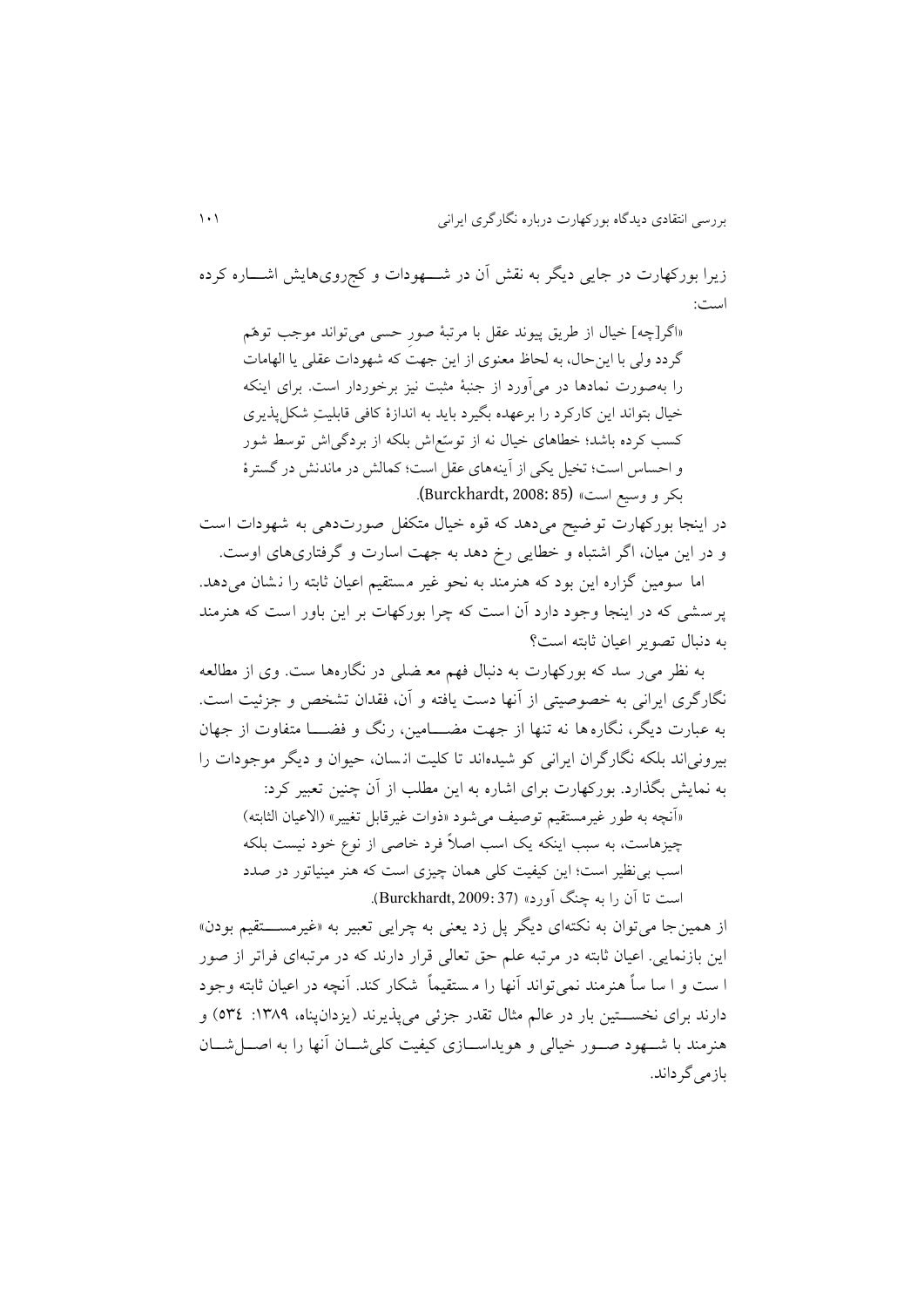# **.3 نقد و بررسی 3ـ.0 گزاره نخست**

در بررسی اين گزاره پرسشی کليدی به ذهن می رسد و آن اينکه، آيا وقتی به متن تمدن ايرانی مراجعه می کنيم چنين تلقی ای وجود داشته است يا خير؟

پاسـخ اين پرســش را در دو ســاحت می توان پیگیری کرد: يکی مراجعه به آثار غیر نقاشان و ديگری نوشتههای نقاشان. قطعاً يکی از مواضعی که می تواند در اين باره ما را ياری کند ادبيات عرفانی است زيرا اين برداشت با ادبيات مزبور سنخيت داشته و مطلب را به نحو رو شن تری نمايان میک د. با مراجعه به ا شعار موالنا ) 990 ننننن919 ه.ق(، به عنوان يکی از شاخص ترين چهرههای جريان ادبی مذکور و کسی که بخ شی از حیات وی معاصر با دوره ايلخانی است، می توان صحت و سقم اين ادعا را پی گيری نمود. او در دفتر اول مثنوی به نزاع رومیان و چینیانی ا شاره میکند که بر سر هنر خود به بحث و گفتگو پرداخته و هر يک، خود را برتر از ديگری میپ دارند. پادشناه عصنر برای حل اين اختلاف پیشــنهاد آزمون را مطرح میکند. از اين رو، خانهای به چینیان و خانهای به رومیان می دهند تا آن را نقش و نگار کنند. اين دو خانه بهگونهای بود که روبروی هم قرار داشـــت. اما شــــيوهٔ کار چینیان متفاوت از شــــيوه کار رومیان بود زيرا چینیان از رنگآمیزی ديوارها اسـتفاده میکردند ولی رومیان تنها ديوار را صـيقل می(دند و آن را صاف و شفاف می نمودند. وقتی شاه، به عنوان داور اثر، سراغ آثار چینیان آمد و زیبایی نقوش آنها را ديد به حیرت افتاد ولی وقتی اثر رومیان را ديد متوجه شنند که عکس آن تصاویر چینیان به نحو بهتری بر روی دیوارهای صیقلی رومیان افتاده است. مولانا اشاره می کند که منظور از رومیان همان صوفیاناند که دست از ظواهر اشیاء برداشتهاند (رک: مولوی:0909، 050(.

از اینجا معلوم می شـود که در نزد هنرمندان آن عصـر چنین فهمی وجود داشــته که هنرمند کسی است که به تقلید از واقعیت بیرونی نپردازد. اما در اینجا نکاتی چند وجود دارد که بايد به آنها ا شاره دا شت: نخست اينکه، خود دا ستان صريح در يک طبقهبندی اســـت که نبايد از آن غفلت کرد و يکي از آنها را به نفع ديگری تقليل داد يعنی هنرمند چینی و رومی به عنوان ن ماي ند گان دو جر يان واقع گرايی و غیرواقع گرايی معرفی می شوند و نبايد صرفاً روميان را پر رنگ کرد. ديگر آنکه، وقتی به منابع ادبيات فار سی يا حتی غیر آن مراجعه میکنیم در می یابیم که قبل از مولانا اين داســـتان در برخی متون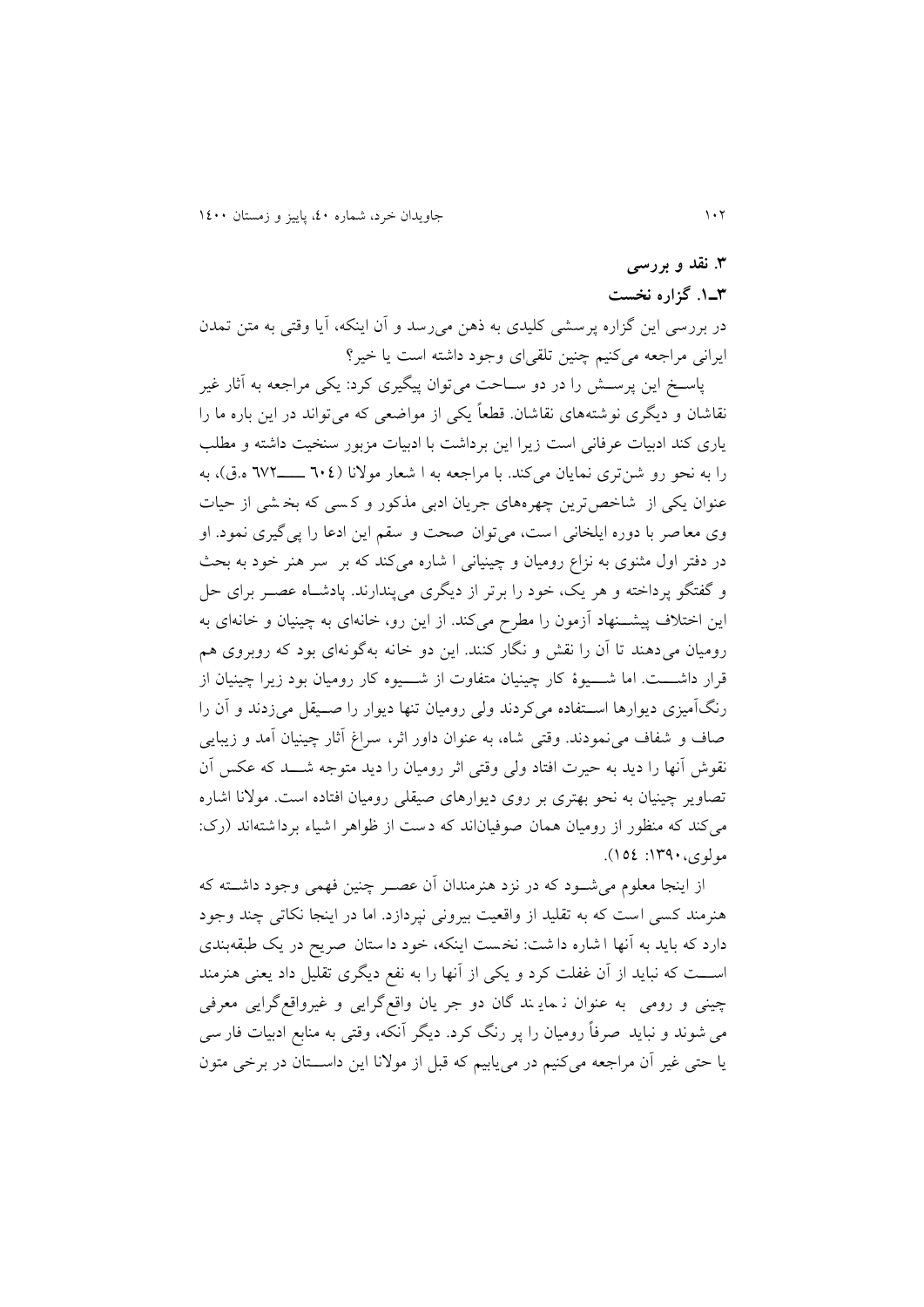ديگر نيز آمده است. به عنوان نمونه، نظامی گنجوی (حدود ٥٣٤–٦٠٣ه.ق) در *شرفنامه* مضــمون داســتان پیشــین را آورده البته با دو تفاوت: نخســت اینکه، چینیان نماد عرفا و رومیان نماد غیرایشــــاناند و دیگر اینکه، در داوری نهایی آثار هیچ کدام برتر از دیگری شمرده نشده است (رک: نظامی، ١٣٥١: ١٠٧٧\_١٠٧٩). غزالی (٤٥٠ه ـ ٥٠٥ ه.ق) نيز عين داســتان در *احیاء علوم الدین* نقل شـــده و چینیان را نماد اولیای الهی و رومیان را نماد علمای ظاهری دان سته ا ست (غزالی، ١٩٨٥م، ج٥ \_ ٨. ٣٨). به هر حال، چه رومی نماد عارف با شد و چه چینی، ا صل این تلقی وجود دارد که هنرمندان عارفی بودند که دنبال واقع نمايی نبودند. حال، ايرادی متوجه بورکهارت می شـود و آن اينکه گرچه وی بحث درباره نگارگری ايرانی را مقيد به سه دوره ايلخانی، تيموری و صفوی کرد اما با استناد به غزالی و نظامی معلوم گرديد که اين طرز تلقی اخت صا صی به اين سه دوره ندا شته و پیشتر نیز بوده است.

حال، بايد پرسيد آيا خود هنرِمندان نقاش نيز چنين تلقی داشتند؟ چه بسا اين داستان و نمونههای مشابه آن صرفاً تمثیلهایی باشد که ربطی به جهان نگارگر نداشته است. از اينرو، بايد زمينه فکری اين موضــــوع را از طريق آثار مربوط به نقاشـــــی ايرانی نيز پی گر فت.

تنها رسالهٔ فارسی که با محوریت نقاشی نوشته شده، ق*انونالصور ص*ادقی بیگ افشار (۹٤٠\_۱۰۱۸ يا ۱۰۲۲ ه.ق)، از هنرمندان عـصر صفوی ا ست؛ نو شتهای که گرابار آن را اثری فلسنفی\_ عرفانی میداند (گرابار، ١٣٩٠: ٤١) و از اين جهت ممکن است حاوی ابیاتی باشـد که بتواند ادعاهای بورکهارت را اثبات کند ولی نباید فراموش کرد که زمان نگارش آن، طبق مبنای بورکهارت، به دوران زوال نقاشــــی ایرانی بازمیگردد. به منظور پیشگیری از هرگونه پیشداوری باید به متن رسـاله مراجعه کرد. در ذیل برخی عناوین اين اثر، ابياتی به چشم می خورد که می توان از آنها عدم واقع نمايی را برداشت نمود: أ( تعريف صورتگری:

| بود پس أفرينش اوستادت             | اگـــر صــورتگــرى باشد مرادت |
|-----------------------------------|-------------------------------|
| در زحمت بروی خودگشائیست           | در این وادی تتبع سست رائیست   |
| اگر مانـي وگـر بهـزاد بـاشـد      | كى از قيـد غـلـط آزاد بـاشـد  |
| (رک: پاورقی منشی قمی، ۱۳۸۳: ۱۵۹). |                               |

درباره ابیات فوق: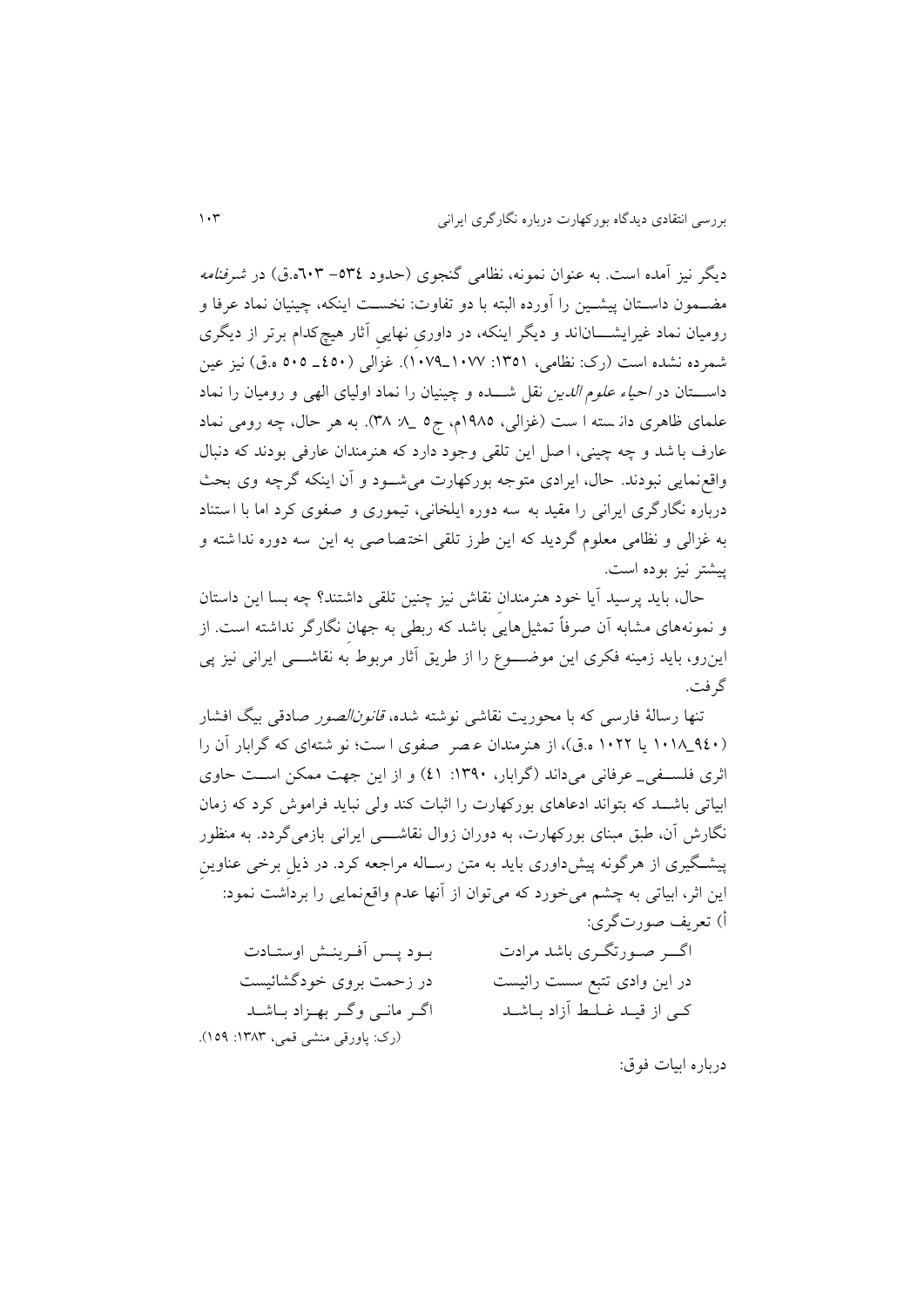اول، بايد منظور وی از «صورتگری» را مشخص کرد. آيا مقصود، نقاشبی است يا چهرهپردازی؟

در کتاب *مرآتالاصطلاح*، که در سال ۱۱۵۷ه.ق نوشته شده، آمده است: «صورتگر و صنورتسناز: به معنی مصنوًر است» (مخلص لاهوری، ١٣٩٥: ٣٤٤). دهخدا نیز با ا ستناد به نمونههايی از ادب پار سی، صورتگری را به نقا شی و تصویر سازی ترجمه کرده ا ست (دهخدا، ۱۳۷۷، ج ۱۰: ۱۰۸۸). بنابراین، دامنه سخن عمومیت دا شته و مقید به خصوص چهره نیست.

دوم، برخی پژوهشگران از مصرع دوم از بیت نخست واقع نمایی را استفاده کردهاند (رک: نصری، ١٣٨٥: ٨٧). از اين رو، بايد پرسيد که استادي آفرينش به چه معناست؟ در اين باره دو احتمال وجود دارد:

۱– تقلید از طبیعت: در اين صورت، آفرينش به معنای آفريدههای الهی است و استادی آن به معنای الگو قرار گرفتن طبیعت است.

۲- تقليد از فعل آفرينش: در اين صـورت، آفرينش به معناي خود عمل خلقت اســت. حال، در اين باره نیز دو احتمال وجود دارد:

> ۱– يعني همان طور که خداوند فعل آفرينش را مطابق با الگوی علمش خلق میکند، هنرمند نیز به طبیعت بیرونی مراجعه ننموده و به ایدۀ ذهنی ش تحقق میبخشد. اين احتمال، با ديدگاه سنتگرايان درباره فرايند خلق هنر سنتی دمساز است (رک: کوماراسوامی، ۱۳۸۹: ۵۰-۵۱).

> ۲- يعني همان طور که آفرينش الهي دم به دم ادامه دارد و خلاقيت در آن متوقف نمی شود هنرمند نیز باید از این شیوه تقلید کند. این احتمال، با بیت بعدی صادقی هماهنگ است زيرا وی در ادامه می گويد نبايد صرفاً از راه و روش پیشینیان تقلید کرد که در این صورت، انسان صرفاً به خود زحمت تقلید را میدهد و هیچ پیشرفتی نخواهد کرد همانطور که امثال مانی و بهزاد از قیود غلط س تی فراروی کردند. یس، در اين بيت احتمالات مختلفي وجود دارد و به طور قطع طبيعت گرايي و واقع نمايی به دست نمیآيد. ب) در صفت جانورسازی

«مکرر گرچه سحرآمیز باشد طبیعت را ملال انگیز باشد» (رک: پاورقی منشی قمی، ۱۳۸۳: ۱۵۹).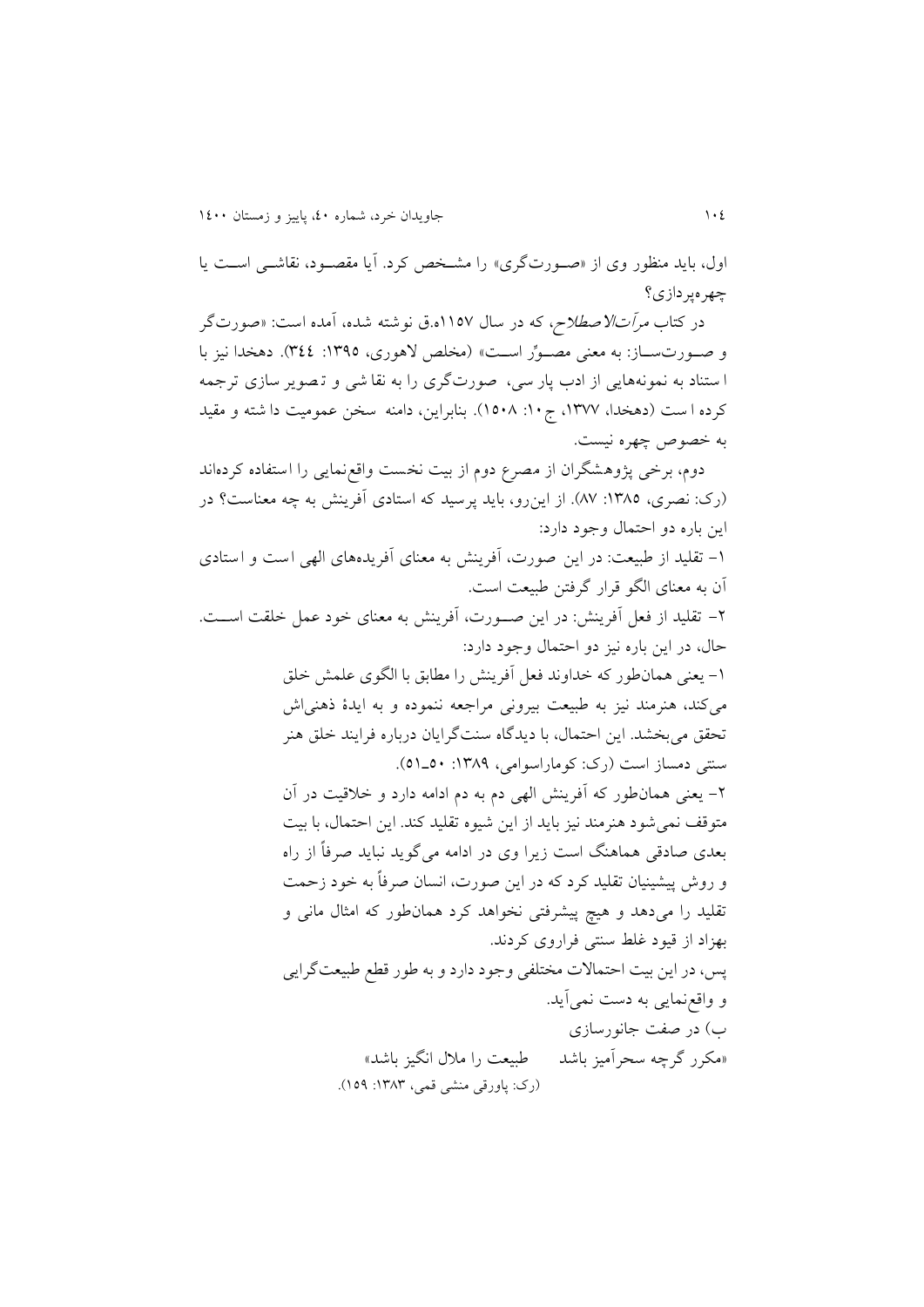بر خلاف ابیات قبل، پورته از این بیت استفادهٔ عدم واقع نمایی در عرصه جانورسازی را کرده ا ست (پورته، ۱۳۸۸: ۱۱۹–۱۲۰). طبق اين قرائت، اگر نگارگر در صدد ابراز واقع باشـــد گرچه کار وی موجب تعجب ديگران می گردد ولی طبیعت را برای انســـان ملال انگیز می کند.

حال، درباره اين بردا شت بايد بار ديگر به ر ساله مراجعه کرد و صدر و ذيل آن را ملاحظه نمود. صادقی درباره «جانورسازی» ابتدا چنین سروده است:

| ز گلگون تصـرف شو پياده            | کنے گر جانور سازی ارادہ      |
|-----------------------------------|------------------------------|
| بـهراه پيروى ثابت قـدم باش        | به یکسو از طریق بیش و کم باش |
| بـهأييــن تتـبـع راه پيــمــاي    | ز راه و رسم استادان مکش پای  |
| (رک: پاورقی منشی قمی، ۱۳۸۳: ۱۵۹). |                              |

و سپس، در پايان میگويد:

| ولی غیر مکرر هست مطلوب         | مكرر ساختن هم نيست مرغوب   |
|--------------------------------|----------------------------|
| طبیعت را مــلال انگیــز باشــد | مكرر گـرچه سحـرأميز باشــد |
| (همان)                         |                            |

از جمع بین این ابیات معلوم می گردد که تکرار در اینجا به معنای تقلید از عالم بیرون نیست بلکه باز سخن درباره دامنهٔ تبعیت از سبک اساتید است. در فصل «جانورسازی» ابتدا دستور می دهد که نبايد از شميوه آنها خارج شــد ولی بعد به وی آزادی عمل بخشـــيده، تقليد محض را نفي مي کند. بنابراين، ملال انگيزی طبيعت در اينجا به معنای ناخو شایندی طبع و سر شت انسانی است نه آنچه پورته برداشت کرده است. به علاوه، چگونه دو بیت پایانی می تواند ناظر به عدم واقع نمایی باشـــد در حالی که برخی جانورهايی که او در ادامه از آنها ياد کرده، همچون سيمرغ، اصلاً واقعيت بيرونی ندارند تا هنرمند بخواهد از آن چشــــمپوشــــی کند (همان)؟ از اينجا نيز معلوم گرديد که ايدۀ دوری از واقعنمايی در آن وجود ندارد.

### **ج( مقدمۀ رساله**

صادقی بیگ در دیباچهٔ اثرش، به هنگام معرفی سابقه و پیشینهٔ خود، توضیح میدهد که در عرصه نگارگری به پیش استادی می رفته که در تمثالپردازی تصوير را عین اصل اش ترسیم میکرده است به طوری که تمایزگذاری بین آندو سخت و دشوار بوده است: شدی گر صورتی را چهره پرداز توانستی شمردن سحنر و اعجاز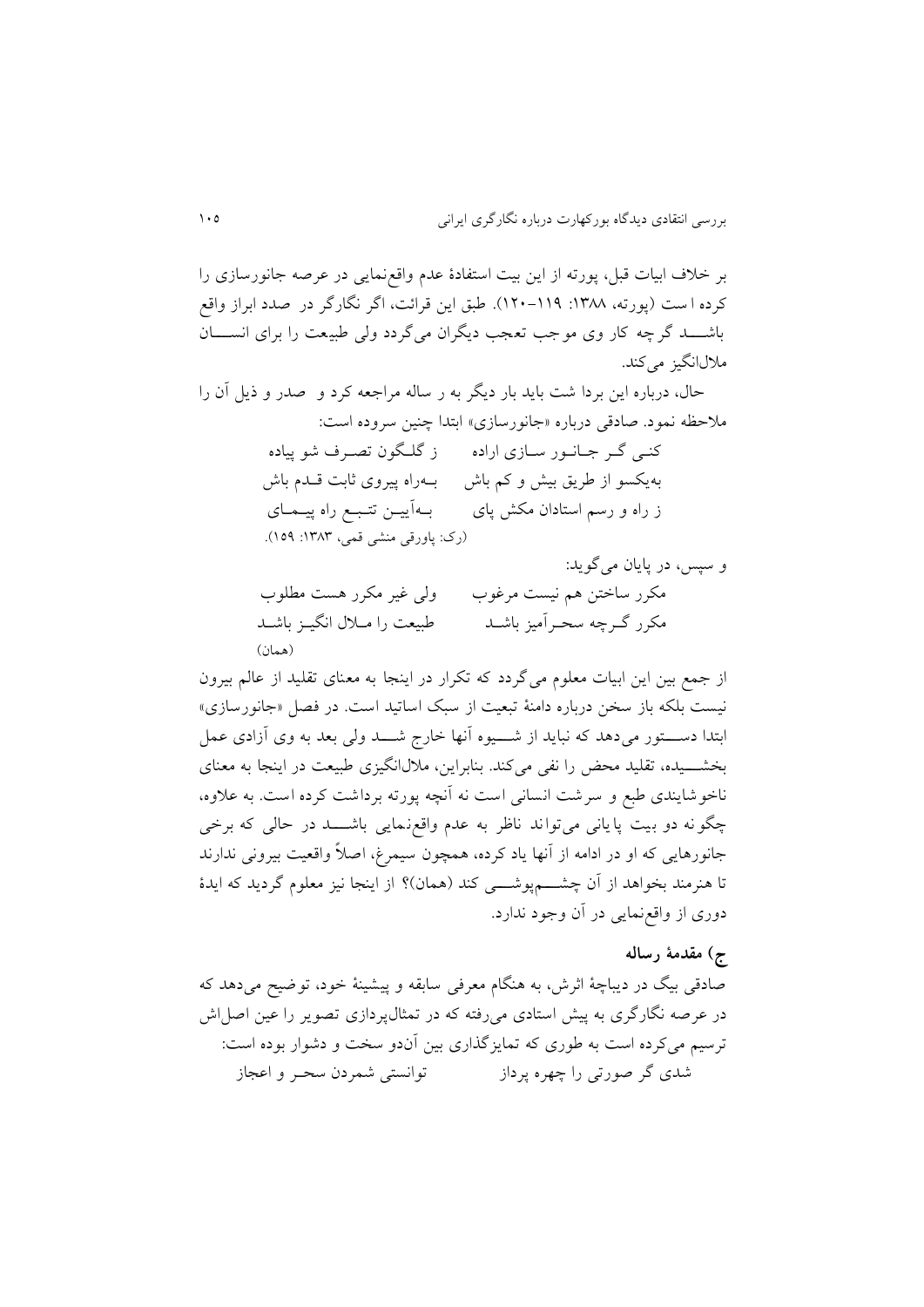099 جاويدان خرد، شماره ،09 پايیز و زمستان 0099

| چنانش ساختی کز اصـل صورت        | به تمثال کسی کردی چو رغبت  |
|---------------------------------|----------------------------|
| مگـر از جنبـش و از ايــستـــادن | نیـارستی کسـی فرقـی نهـادن |
| (همان: ١٥٤_١٥٥)                 |                            |

از ابیات فوق معلوم میگردد که ا ستادش اگر ق صد می کرد که چهره ک سی را بک شد آن را همچون ا صل اش میک شید و ت ها تفاوت ا صل و فرع در اين بود که چهر ۀ ا صل جاندار و متحرک بود و ولی فرع و نگاره بیجان و ساکن. اين تو صیفات صادقی بیگ ناظر به مظفرعلی است؛ همانطور که خود در رسالهاش به نام وی اشاره کرده است.

در اينجا واژهٔ کليدی «واقعزمايی» قدری مبهم به نظر می رســـد به طوری که اگر تحلیل مفهومی شود مقصود صادقی بیگ نیز مشخص خواهد شد. به م ظور پیش گیری از هرگونه خلطی، بايد بین دو واقعنمايی تفکیک کرد : واقعنمايی اروپايی و واقع نمايی ايرانی. در واقع نمايی نخســت هنرمند برای نشــان دادن واقعیت بیرونی از ژرفنمایی، سايه روشن و تشخص!بخشی چهرهها استفاده میکند. اين نوع از واقع $بمايی از زمان شاه$ عباس اول (۹۹٦ـ ۱۰۳۸ق) آغاز، و در دوره شاه عباس دوم (۱۰۵۲ـ/۱۰۷ت) رشد کرد و ســـــپس، در روزگار قاجار به کمال خود رســـــید. اما طبق معنای دوم از واقع;نمایی، همانطور که ســــوچک و بئر اشـــــاره کردهاند، هنرمند برای بیان واقع از برخی علائم و ریزهکاریها استفاده می نمود و بر مخاطب عصرش چنان تأثیر می گذاشت که وی آن را تـصويری واقعی می پندا شت. به عنوان مثال، بيننده از طريق متعلقاتی چون پو شش سر، چتر يا جايگاه و حالت پيکر مي توانست پاد شاه روزگارش را شنا سايي کند ( سوچک، ١٣٨٨: ١٣٩٤: بئر، ١٣٩٤: ١٨٠).

با اين تو ضيحات، معلوم می گردد که هنرمند سنتی\_ ايرانی از تلقی خاصی نسبت به واقع نمايی برخوردار بوده و آن را در نگارههای خود به کار می بسته است.

حال، به ا ستدلال بورکهارت و نصر بازگرديم. آنها ادعا کردهاند که هنرمند سنتی به دنبال تصوير گری جهان محسوس نيست و دراين باره به دو امر استشهاد کردند: يکی محتوا (مضامین منتخب) و دیگری فرم (همچون عدم پرسپکتیو و رنگهای غیرواقعی). از مطالب پیش معلوم می گردد که به لحاظ محتوایی، نوعی گرایش به واقع نمایی وجود داشته اما ريشههای تمايل به واقع نمايی فرمی به زمان شاه عباس اول بازمی گردد. هنرمند ايرانی همچون مظفرعلی (متوفی ۹۸۳ق/۱۵۷٦م) اصلاً با واقع نمايی غربی آشنايی نداشته تا بخواهیم از عدم به کارگیری پر سپکتیو و مانند آن، عدم واقع نمایی را ا ستفاده نماییم.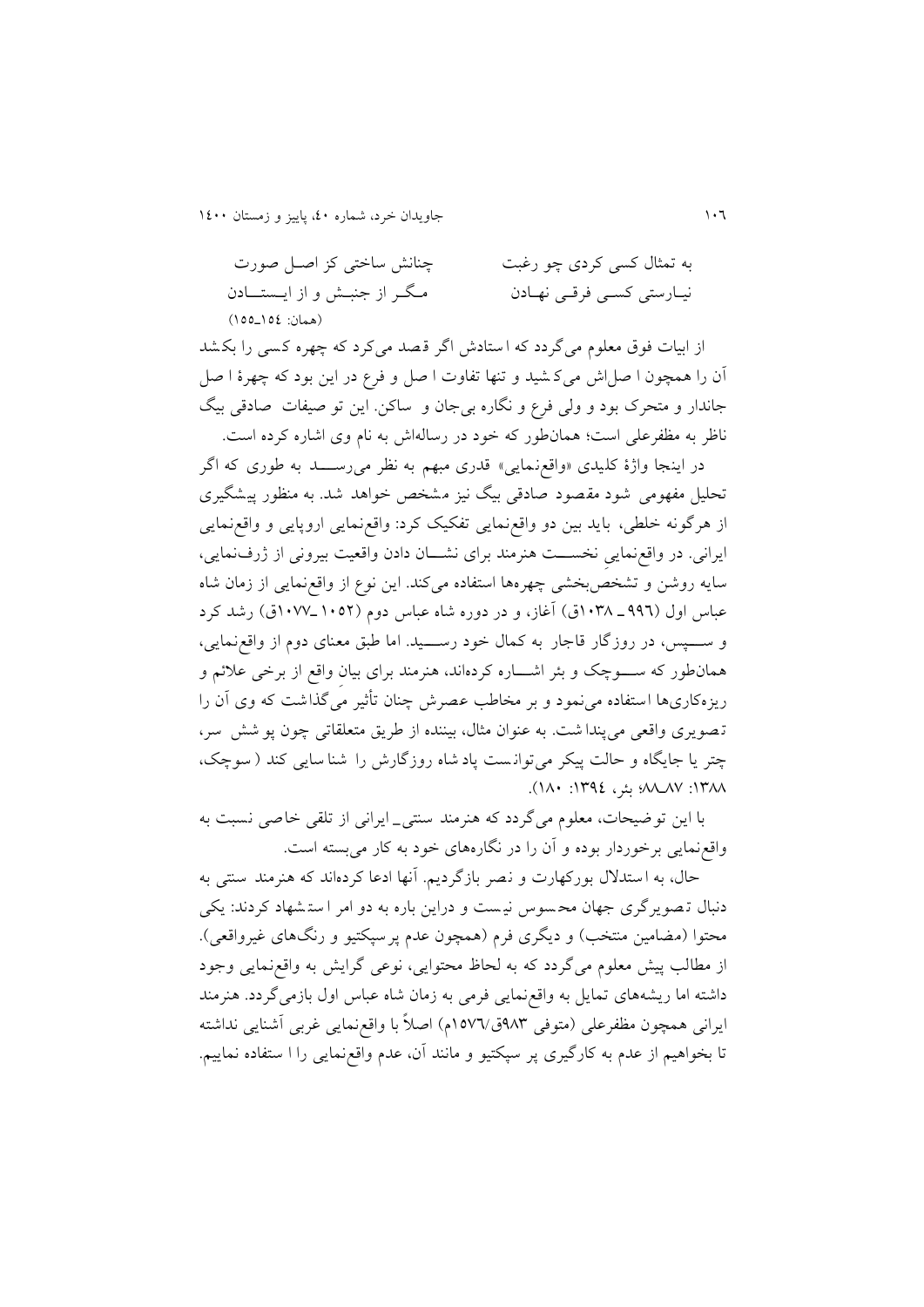به ديگر سخن، او از واقعنمايی ايرانی استفاده میکرده و از واقعنمايی غربی بیخرر بوده و عدم آن دلیلی بر عدم واقعنمايی، حتی از نوع ايرانیاش، نمیتواند باشد. اما آيا مطالب مستفاد از قانونالصور میتواند نقدی بر بورکهارت باشد؟

اجازه دهید تا منصـــفانه داوری کنیم و بدین منظور، بار دیگر به گزارش بورکهارت مراجعه نماييم؛ اگرچه وي در وهلۀ نخسـت حکم به اين کرد که هنرمند شــرقی به فکر بیان ظاهر اشـــیاء نیســـت (Burckhardt,2009:37) ولی در ادامه، و پس از بحث از پر سپکتیو، بر این نظر شد که نگارگری ایرانی به معنای سنتی کلمه رئالیستی است و او آن را چ ین تفسیر کرد که نمود حسی در آن م عکس اس **)**:38Ibid(**.** پس، نرايد ت ها به جمله نخ ست وی بـ سنده کرد و سخن اخیر او را نادیده گرفت؛ بورکهارت نیز با طرح بحث پرســـپکتیو و هنرِ مدرن ارو پايی، واقع نمايی غربی را انکار نموده و از نوعی واقع نمايی دفاع کرده است.

### **3ـ.2 گزاره دوم**

بر اساس اين گزاره هنرمند در صدد ترسيم فضايی خيالی است. چنين به نظر رسيد كه بورکهارت «برخی» از اين تـ صاوير را بازتاب عالم مثال می دان ست ولی نـ صر، به «اکثر» تعبیر نمود اما پیش از هرگونه ارزیابی درباره بورکهارت، ابتدا باید عبارت های مختلف او را در کنار هم چید و بعد داوری کرد:

أ) «آنچه به مینیاتور تقریباً نوعی زیبایی بی نظیر می دهد، صحنههایی نیست که به تصویر میکشد بلکه شکوهمندی و سادگی فضای شاعرانهای است که آنها را فرامی گیرد. این فضــــا يا مقام ... گاه گاهی به مینیاتور ايرانی نوعی پژواک بهشـــــت عدن را می۱۵هد» **.**(Ibid:37**(**

ب) «اکثر مینیاتورهای زیبا کیفیتی رؤیامانند – [ولی] نه رؤیایی بی|ســاس – دارند؛ [این نگارهها به مثابه] خوابی واضــــح و روشــــن اســـت که انگار از درون اشــــراق شــــده اس «(Ibid(**.**

### ج) «تمامی نقاشی های معمول وابسته به شهود است»(Ibid).

سه واژۀ «گاهی»، «بی شتر» و «همه»، سه تعبیر متفاوتاند که دلالتهای معنایی متفاوتی دارند و به ظاهر، عبارتپردازی بورکهارت فاقد انضــباط لازم اســت. برای خوانندۀ اثر روشــــن نیســـت که بالاخره همه نگارهها نتیجه شــــهود صــــوری هنرمندند يا برخی يا بیشتر آنها. به زبان منطقی، سور قضیه اول و دوم موجبه جزئیه و سور قضیه سوم موجبه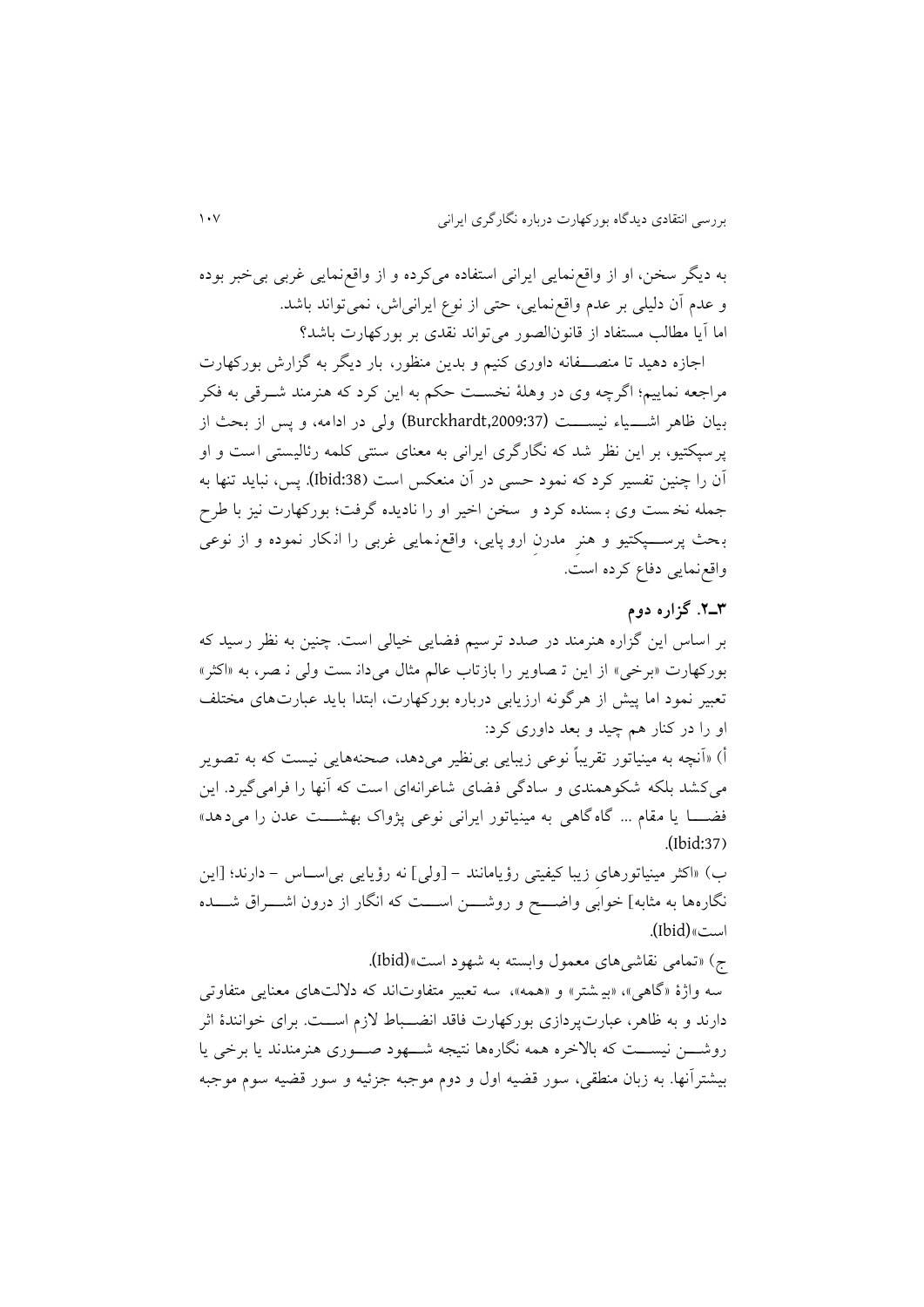کلیه است. بهعلاوه، «اشراق» در گزاره دوم همراه با تعبیر «گویا» و «انگار» بیان شده ولی « شهود» در گزاره سوم به نحو قطعی به میان آمده ا ست. افزون برآن، وقتی صحبت از شنهود يا اشنراق می شنود پای عارف يا صنوفی در ميان است؛ نصبر، علی رغم اينکه میپذيرد که مینیاتور ايرانی هنری درباری است اما، به صراحت تصريح دارد که مینیاتور تو سط صوفیه امتداد يافته و به کمال خود ر سيده ا ست (رک: ن صر،١٣٨٩: ٢١)؛ البته بورکهارت نیز به طور اشارهوار به این امر اشاره کرد چه اینکه وی نیز دسترسی به عالم خیال را منحصـر در اولیای الهی دانسـت. حال، پرسـشهایی درباره لوازم این نظریه به ذهن می رسد از جمله اينکه: آيا نگارگران، عارف و صوفی مسلک بودند؟ آيا ايشان اهل شهود بودند؟ آيا به عالم خيال منفصل دسترسی داشتند؟

بر ا ساس تو صیفاتی که قا ضی احمد قمی درباره برخی نقا شان عر ضه کرده، ممکن اســـت بتوان چنین معنایی را اجمالاً برداشـــت کرد. به عنوان نمونه، وی درباره مولانا قديمی به «مرد ابدال صفت» (منشی قمی، ۱۳۸۳: ۱٤۰)، از مولانا حبيبالله و ميريحي<sub>ت</sub> به انسانهای «آدمی صفت» و «درویش» (همان: ١٥١ و ١٥٣)، تعبیر کرده و در مورد مولانا ندرعلی چنین نگاشته است:

»موالنا نَدرعلی قاطع از بَدَخشننان اسنن به مشننهد مقدس آمد در لراس نمدپوشننی و درويشي ميگشت بهغايت پيرنوراني با صفا بود...» (همان: ١٥٥). صادقی بیگ نیز به ه گام بحث از استاد و دغدغه دستیابی به آن میگويد: شد آخر هادیام روشن ضمیری چراغ افروز را هم دستگیری منروت پینشنهای نیکنو نهنادی فنريند عصنر ننادر اوستنادی )پاورقی همان: 050(

از اين ابيات معلوم مي گردد که مظفرعلي «رو شن ضمير»، «مروت پيـ شه» و «نيکونهاد» بوده اســـت ولی خواننده به هنگام کنکاش در ديگر ابيات همين اثر متوجه می گردد که اين قضيه كليت نداشته است. او در ذيل فصل «در نصيحت فرزند» به معضلات عصرش اشباره کرده و به مخاطب خاطر نشبان می سبازد که نباید پیش کسبانی رفت که در امر آموزش کوتاهی می کنند و در نهایت، او را به مرد راهبر توصیه می کند(همان: ١٥٦). پس، اين گونه نيســت که همه يا عموم نگارگران عارف و صــوفی باشــند. طرفه آنکه، صادقی در ر سالهٔ دیگری با نام ح*ظّیات* بابی نـ سبتاً کوتاه تحت عنوان «النادریات» دارد که در ذيل آن موارد کمیاب را برشننمرده که يکی از آنها شنناعر صننادق و ديگر نقاش بی نفاق است (افشار، ۱۳۸۲: ۱۳۷).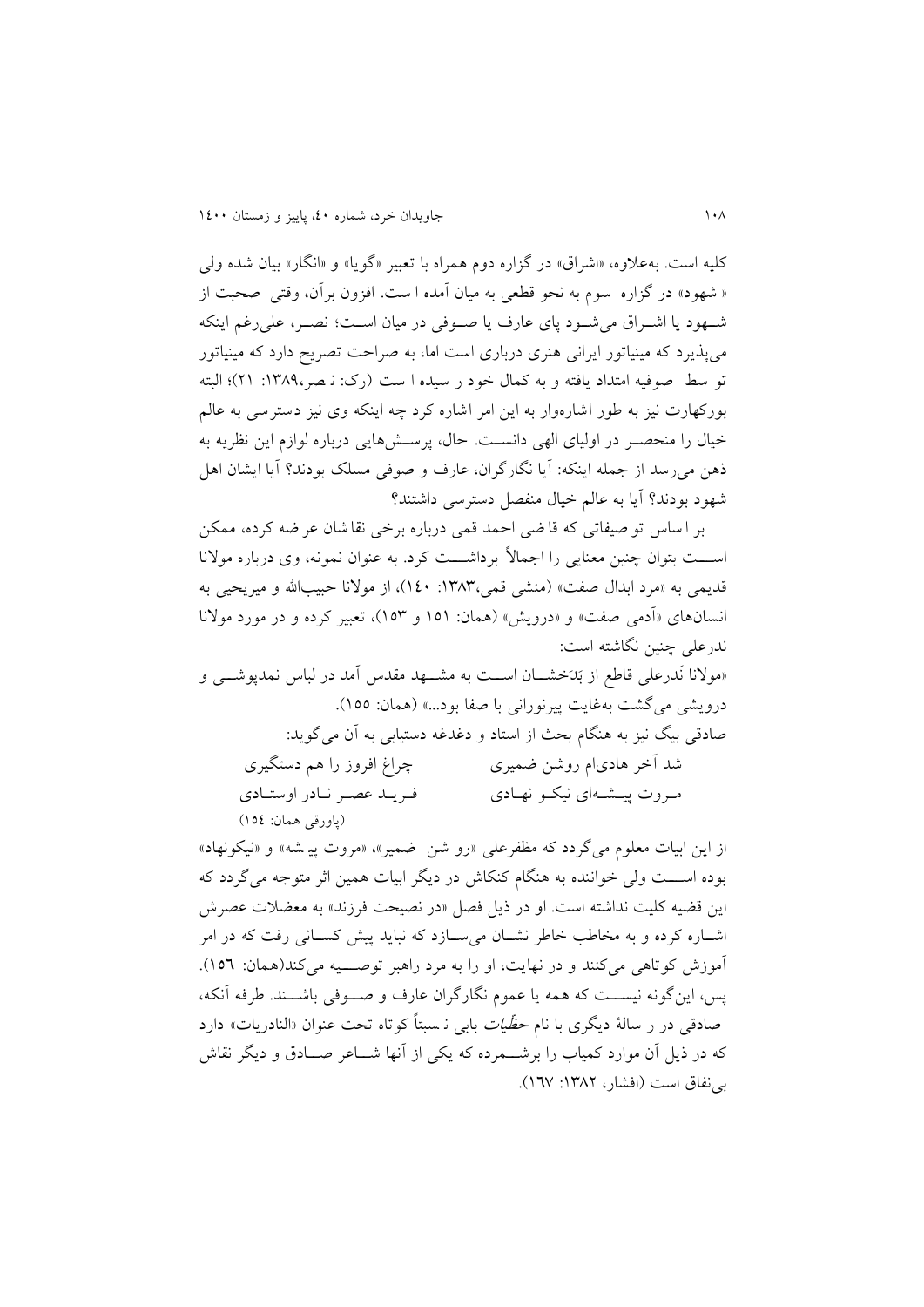به را ستی، آيا همه نگارگران واجد اين او صاف بودند؟ چ ان که بورکهارت ادعا کرد تمامی نقا شی های معمول وابسته به شهود ا ست. به بیان دقیقتر، برای تبیین نگارههای ايرانی بايد از هرگونه کلی گويی پرهیز کرد چه در اين ادعا که نگارگران جملگی اهل شهود بودند و چه از اين نظر که در همه اوقات و مقاطع زندگی چ ین امکانی برای آنها فراهم بوده است.

حال، اجازه دهید که در اینجا نیز درنگ کنیم؛ آیا این مطالب را میتوان نقدی بر بورکهارت دانسن ؟ آيا او مدعی اسن که تمام نقاشنیهای معمول وابسنته به شنهود است؟ به نظر می رسد که ابتدا باید به تحلیل مفهومی واژه شهود دست بزنیم و به منظور پرهیز از هرگونه خلط معنایی، ابتدا باید به نوشـــتههای خود بورکهارت مراجعه کرد. او در اصطلاحنامه پايانی کتاب *درآمدی بر آموزه تصوف چ*نين می نويسد:

«الکشــف: شـــهود؛ به مع نای حقیقیِ کل مه پرده برداشـــتن یا کشـــف ح جاب است» (Burckhardt,2008:109) و در ذيل واژه القلب می نويســد: «دل؛ ابزار شـــهود فراعقلی ا ست که با قلب [ صنوبری] تناظر دارد در ست همان طوری که اندی شه با مغز تناظر دارد. اينکه مردم امروز احســـاس و نه شـــهود عقلاني را محدود به قلب ميکنند نشان می دهد که از نظر ايشان اين احساس است که در مرکز خصو صيات فردی قرار دارد...« (:112Ibid(**.**

با اين توضيحات معلوم می شود که شهود از سنخ نوعی آگاهی است که ابزار آن دل و قلب اسـت؛ درسـت اسـت که اگر ما باشـيم و ظاهر مفهوم شـهود، بين عبارتهای بورکهارت يک نوع ناهماهنگي وجود دارد ولي آيا ممکن نيست که بورکهارت در بحث نگارگری معنای ديگری را قصد کرده باشد؟

بنابراين، بايد يا را از تحليل مفهومی فراتر نهاده، و به تحليل گزارهای دســت زد یعنی باید واژه شـــهود را در بســـتر متنی فهمید که این واژه در آن قرار گرفته اســـت؛ بورکهارت چنین نو شته بود: «تمامی نقا شیهای معمول وابسته به شهود است تا تجربه حسننی را بگیرد و از آن ويژگیهایِ نوعیِ يک چیز يا موجود خاص را بیرون کشنند و آنها را به عناصــــر مناســـب فضـــــای دو بعدی، یعنی خط و ســــطوح رنگی، برگرداند» **.)**Burckhardt,2009:37-38)

وی در ادامه عبارت فوق توضـــيح میدهد که هنرمند از تجربۀ حســــی خود کمک میگیرد و سننپس، درياف های تجربی خود را کلی و انتزاعی نموده تا به معقول دسنن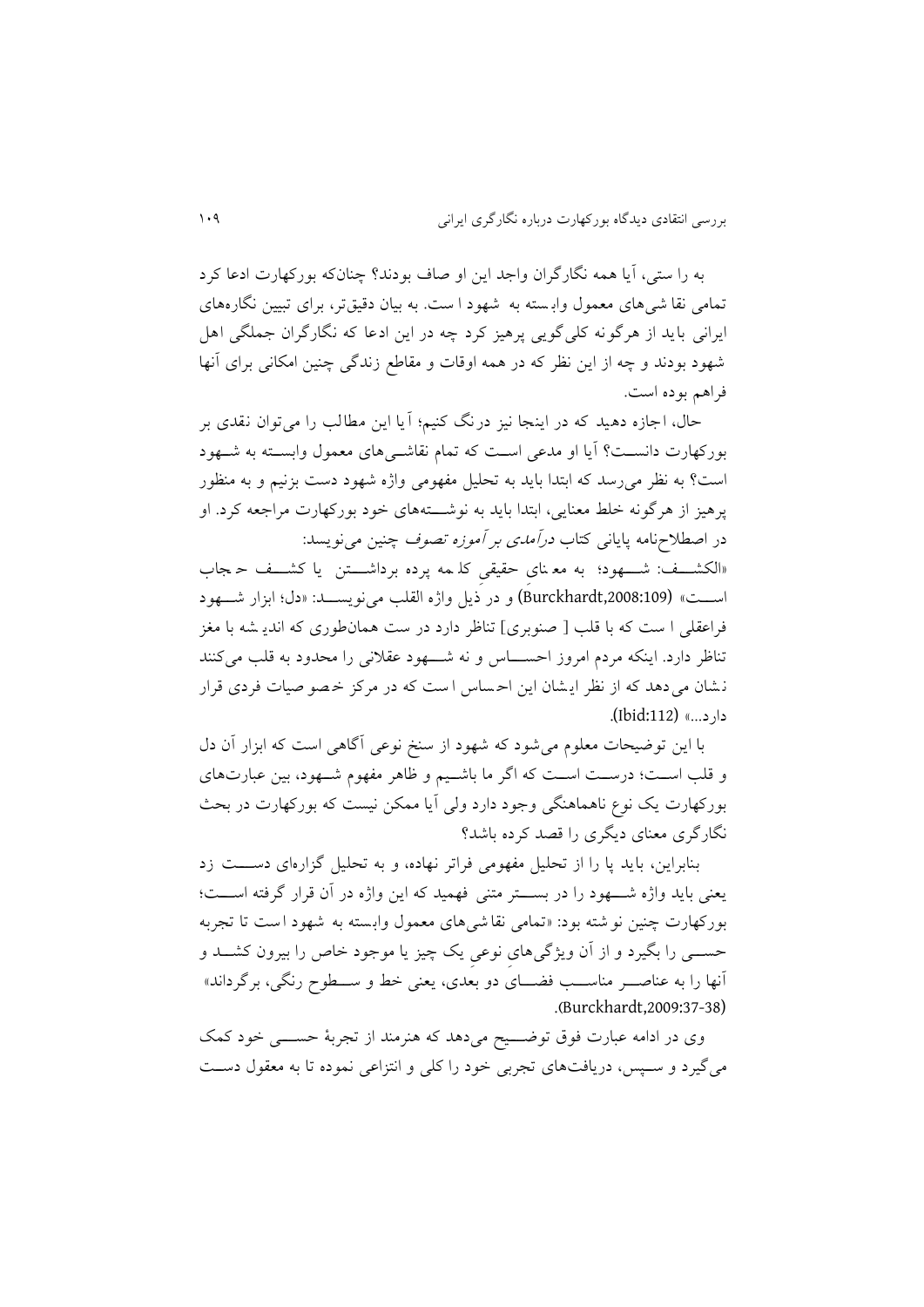يابد؛ در اينجا ابراهيم عزالدين صحتی از قلب و دل به عنوان ابزار شهود عقلی به میان نمیآورد و همین قرینهای ا ست بر اینکه خـ صوص شهود عرفانی را مد نظر قرار نداده است. به عبارت ديگر، صحبت از دو فرايند متفاوت است: يکي، سير نزولي حقيقت که در خیال شهودی هنرمند منعکس می شود و دیگری، سیر صعودی هنرمند که از پایین و رو به بالا حرکت میکند، خـ صو صاً اگر مبانی فکری نوافلاطونی وی را در نظر بگیریم چنانکه فلوطین در نسبت هنر و معرفت توضیح داده است: «هرچه پديد مي آيد، اعم از محصول طبيعت و محصول صنعت، پديدآورندهاش معرفت

است... و اصلاً وجود معرفت سبب می شود که وجود هنر و صنعت ممکن گردد. ولی هنرمند در هر کار به معر فت طبیعت رجوع می کند زیرا هنر خود را مدیون معرفت طبیعت است» (فلوطین، ١٣٦٦، ج٢: ٧٦٣). و يا در پاسخ از نقد افلاطون نگاشته است: «ولی اگر کســــی هنر را بدين جهت که از آفرينش طبيعت تقليد می کند، به ديدۀ تحقير بنگرد بايد به او گفت... هنرها از عين پديدههای طبيعی تقليد نمیکنند بلکه به سـوی صنور معقول که طبیعت از آنها برمی آید صنعود میکنند و آثار خود را به تقلید از آنها پديد میآورند« )همان: 151(.

از ضمیمۀ این دو عبارت میتوان دریافت که اگر بورکهارت نیز مدعی است که تمام نقاشــیهای معمول تکیه بر شــهود دارد معنای ســخن او این نیســت که نگارگران اهل شهود خاص عرفانی بودهاند. اکنون بايد به سراغ گزارۀ دوم رفت و نسبت آن را با گزارۀ نخست معین کرد.

در عبارت نخست، از واژه «گاهگاهی» و «نوعی» استفاده شـده و در گزاره دوم، از واژه «بیـ شتر» و «انگار». وجه تفاوت کمّی آندو وا ضح ا ست و نیازی به تکرار نیـ ست. ممکن است چنین بهذهن آید که شاید این تعابیر رهزن ناشی از ترجمه انگلیسی است ولی د شواری مطلب از آنجا ست که در متن فرانسوی نیز از همین واژهها ا ستفاده شده اس (-74 72 1985: ,Burckhardt(**.** به راستی، از عرارت بورکهارت چه دريافتی داريم؟ آيا بورکهارت با قاطعيت اشراق عالم مثال را به نگارهها نسبت می دهد؟

در اين باره بايد به ســـاختار زبان گزاره دوم توجه داشـــت. به نظر نمی رســـد که بورکهارت در مقام تفسننیر نگارهها باشنندب الاقل وی صننريحاً مدعی آن نیسنن که اکثر نگارهها بر آمده از اشـــراق|ند بلکه با تعبیر «گويی» در مقام نوعی تداعی معناســـت يعنی مینیاتورها از این حس، و حال و هوا برخوردارند و آن را به مخاطب منتقل می کنند.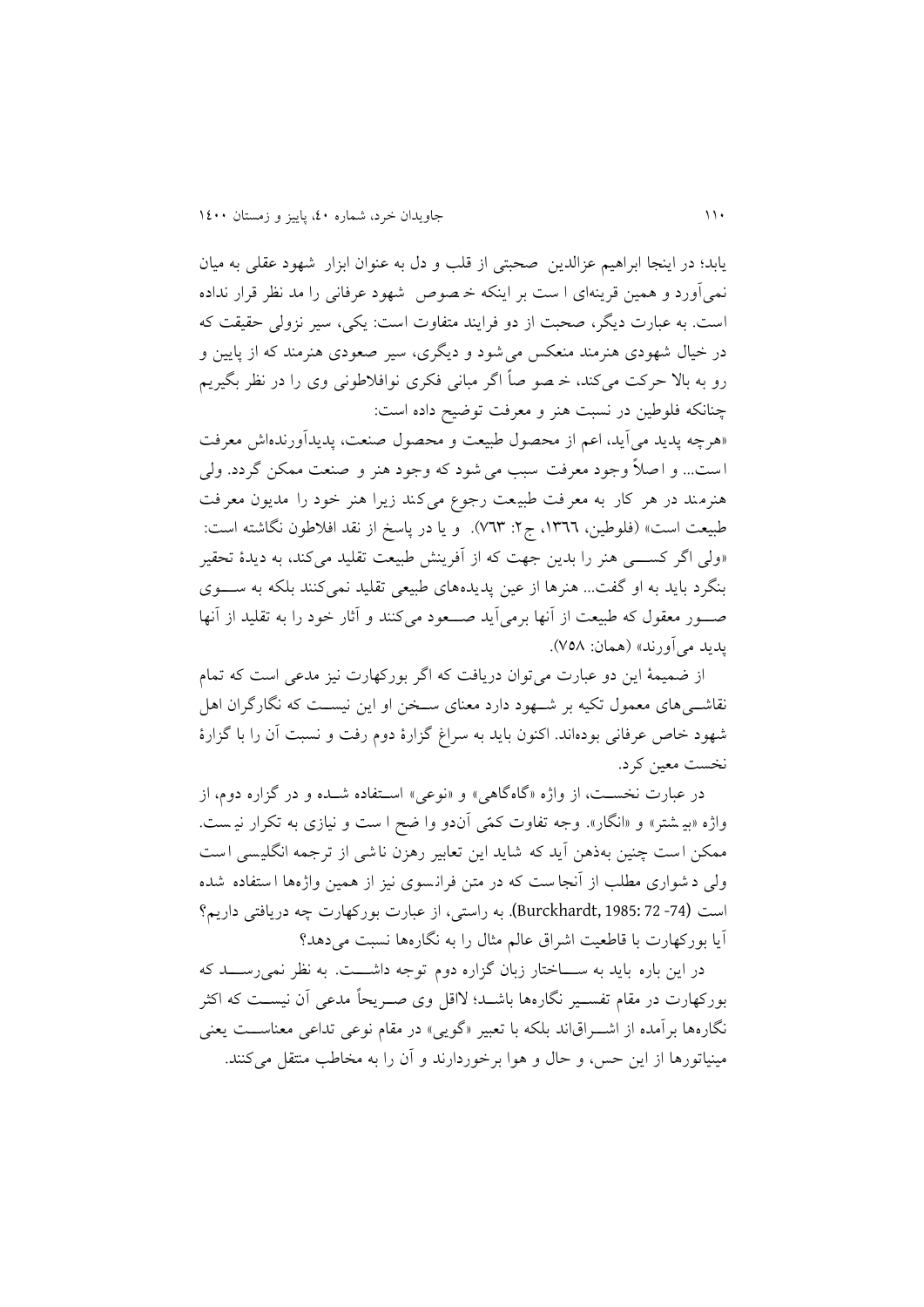اما ديگر پرســـش آن اســت که آيا از ديگر اســناد و مدارک تاريخی همچون ديباچه مرقعات می توان چنین چیزی را اسـتفاده کرد که نگارگران در صـدد ترسـیم عالم مثال مطلقاند؟ اهمیت مراجعه به اسناد نوشتاری مزبور از اين جهت است که نويسندگان اين آثار خود نگارگر و يا هنرمند بوده و می توانند ما را به فضای اين صنف نزديکتر کنند. قطبالدين محمد قصهخوان، در ديباچهای که بر مرقع شاه طهماسب نگاشته، چنين

تعریری دارد: «پوشـيده نماند که خیالهای غريبه و انگيزهای عجیبه ايشـان مشـهور هر ديار و منظور اولی الابصار است و قوت مخیله و نزاکت طبع که این طبقه راست از اهل صنعت هیچ

کس را نیست و پیکری که در لوح خاطر نقاش چهره میگشاید در آیینه خیال هر کس روی ننمايد» (سکې، ۱۳۸۱: ۳۱۳).

همین مضــمون با اندکی تغییر در برخی آثار دیگر چون گلســتان هنر (منشــی قمی، ۱۳۸۳: ۱۲۹) نیز آمده است.

نقل قولهای فوق و امثال آن، به تصريح به تفاوت طرقه نگارگر از ساير مردم اشاره دارند ولی ريشــــه تمايز هنرمند را به پيوندش با عالم مثال بازنمیگردانند بلکه نهفته در قوتِ قوه خيال او میدانـند. در اين باره نيز با يد واقعيتنگر بود بدين معـنا که عدم دســــتيابی به مســــتندات تاريخی با اين جزئيات، دليل بر نفی وجود تاريخی آن به نحو ســالبه کلیه نیســت؛ به علاوه، خود عرفا تصــریح دارند که عموم مردم از ارتباط خیال متصل و منفصل بی خبرند و تنها گروه اندکی از اي شان به اين پيوند وقوف دارند (رک: قونوی، ۱۳۷۲: ١٤٤-١٤٥).

# **3ـ.3 گزاره سوم**

اما گزاره آخر این بود که هنرمند در صــدد اســت تا اعیان ثابته را به طور غیرمســتقیم ترسیم کند. از این طریق، بورکهارت کلی بودن تصاویر را تبیین کرد. اول پرسشی که به ذهن می رسد آن است که آيا فقط اعيان ثابتۀ کلی وجود دارند؟

از مراجعه به منابع عرفان نظری معلوم میگردد که دامنهٔ اعیان اخت صا صی به کلیات نداشته بلکه اعیان ثابتۀ جزئی نیز وجود دارد (رک: قیصری رومی، ١٣٧٥: ٦١).

حال، اگر نگارگر درصدد ترسیم اشخاص است و در اعیان ثابته نیز عین ثابت جزئی وجود دارد پس چرا نگارگر بايد عین ثاب کلی را به تصنننوير درآورد؟ اين ديدگاه توضـــیح نمی دهد که چرا نگارگر به جای ترســـیم اعیان جزئی، اعیان کلیه را برای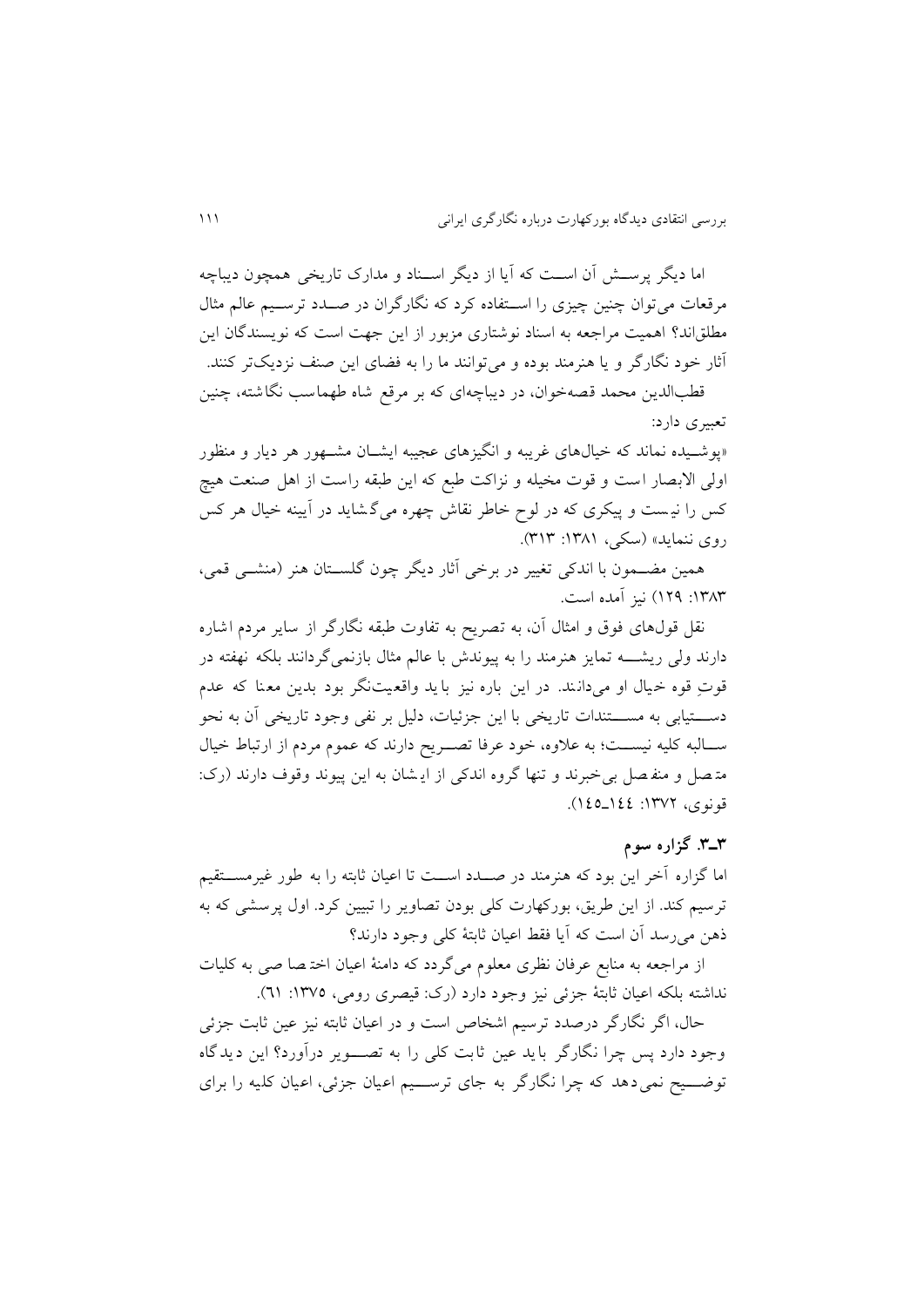تصويرگری برمی گزيند. به عبارت ديگر، به صرف وجود عين ثابت کلی و کليتِ نسببي نگارهها کافی نیست که دست به چنین تفسیری بزنیم.

ممکن است از اين ايراد چنين جواب داد که چون کلی اصـل و جزئی فرع اسـت، هنر مند نیز به دنبال کلیت است.

اما در اينجا نقد ديگری به ذهن می ر سد. ا صطلاح «کلی»، م شترک لفظی ا ست که دارای اطلاقات مختلفی است که برخی از آنها به دانش منطق بازمی گردد اما وقتی عرفا از کلیت اعیان ثابته یا مُثل سخن به میان می آورند مقصود ایشان کلی سِعی است که به معنى احاطۀ شمولى و سعۀ وجودى است. به عنوان مثال، ربالنوع انسان در همه افراد انســان حاضــر اســت و از اين جهت کليت دارد و از طرف ديگر، کلي غير از تک تک افراد جزئی ا ست چون جزئیتِ علی غیر از جزئیتِ حسن ا ست در حالی که ربالنوع انـسان هم علـی ا ست و هم حـسن. حال، معـضلی در اينجا وجود دارد. وقتی به عبارت بورکهارت مراجعه میکنیم نحوه تبيين وی از کلی با رويکرد مشـايی سـازگار اسـت نه رويکرد عرفاني؛ زيرا آن را به نحوي توضيح داده که گويي ذهن هنرمند خصوصيات فردی را تجريد نموده و به وجه ا شتراک آنها د ست می يابد: «تمامی نقا شی های معمول وابسته به شهود ا ست تا تجربه حسی را بگیرد و از آن ویژگیهای نوعی یک چیز یا موجود خاص را بیرون کشد و آنها را به عنا صر منا سب فـضای دو بعدی، یعنی خط و سطوح رنگی، برگرداند« (,2009:37-38Burckhardt(**.**

در پاســــخ به اين خرده نيز می توان چنين دفاع کرد که، بالاخره، اگر همۀ هنرمندان عارف نیســتند و بخواهند کلیت را در نگارههایشــان نشــان دهند چارهای جز کنار زدن عوارضِ شخصیِ موجودِ موردِ نظرشان را ندارند.

تا به اينجا کوشــــيديم تا به نحو همدلانه به دفاع از بورکهارت بپردازيم ولی هنوز جای طرح اين پرسش باقی است که آيا نگارگر هيچ فهمی از اعيان ثابته داشته است؟

معلوم اسنن که در اين باره به سننختی میتوان به نحو موجرۀ کلیه يا سننالرۀ کلیه ادعايی کرد اما از بعضــي اَســناد می توان پی برد که برخی نگارگران با اين مفهوم بيگانه نبودهاند؛ به عنوان نمونه، يکی از دلايل نقلی که برخی عارفان برای اثبات اعيان ثابته مطرح کردهاند حديث قدسي «گنج پنهان» است؛ ابن عربي در اين باره مي نويسد: «... آنچه از ر سول خدا (ص) روايت شده ا ست که خداوند سبحان فرمود: من گنجی نا شناخته بودم دو ست دا شتم که شناخته شوم پس خلق را آفريدم و خود را به ايشان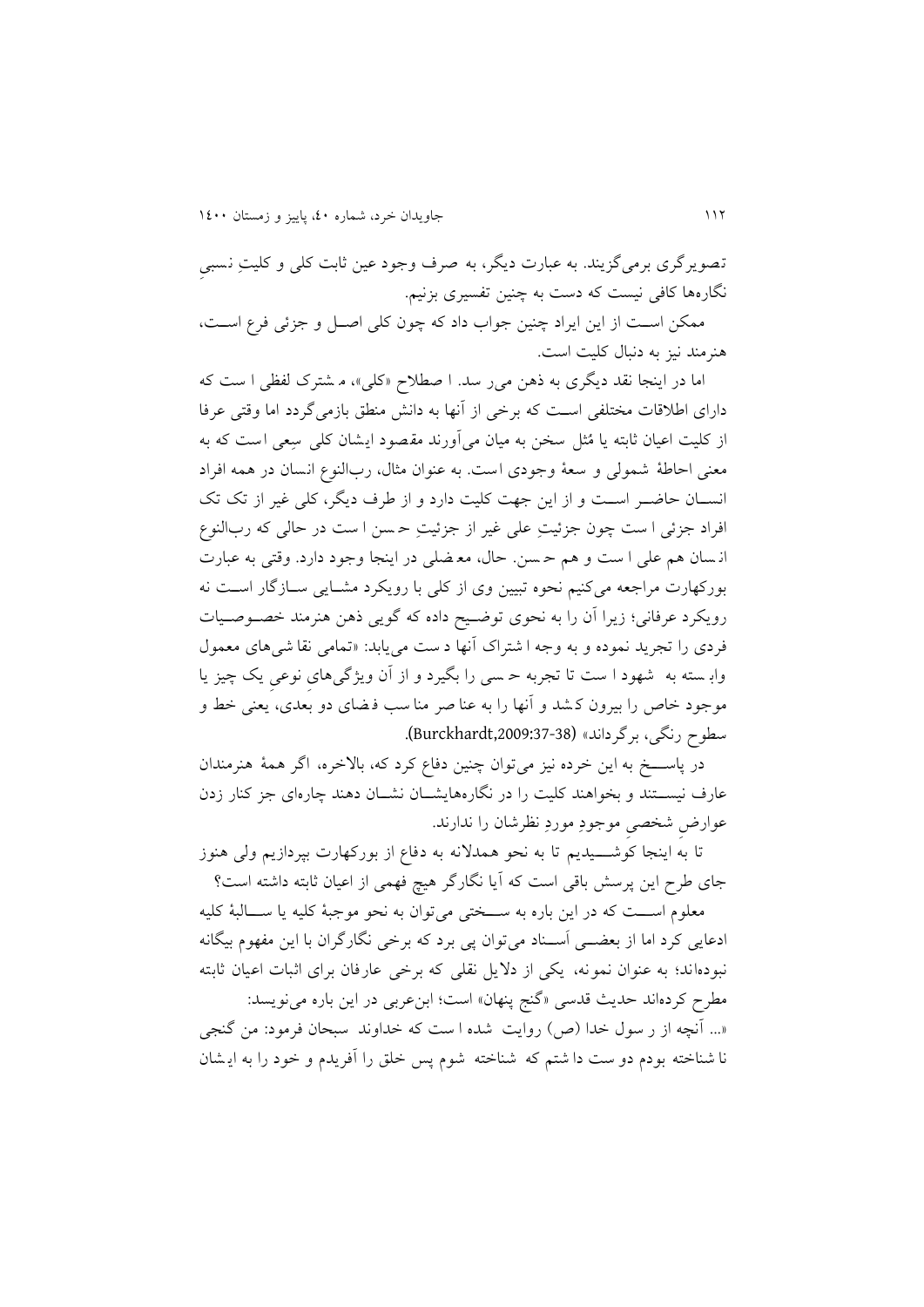شــناســاندم پس مرا شــناختند. پس در ســخن خدا که «گنجی بودم» اثبات اعیان ثابته است...» (ابنعربی، بیتا، ج۲: ۲۳۲). دوست محمد هروی<sup>۲</sup>نیز در دیباچه خود مینویسد: «...لطیفترین صورتی که مصوران نگارخانه معنی مجالس ایجاد و اختراع را بدان بیارایند حمد مبدعی است که... به حکم «جف القلم بما هو کائن إلی یوم الدين» صور مؤتلف و پيکر مختلف اعيان را که در خزانه غيب و نهانخانه لاريب به مقتضای «کنت کنزاً مخفیاً» مختفی بود به داعیه «فأحببت ان اعرف فخلقت الخلق لکی اعرف» به انامل تقدير پرده عدم از چهره وجود در ربود ...». (گواشانی  $(709:11907)$  هروی، ۱۳۷۲ از اين عبارت م شخص می شود که گوا شانی با مفهوم اعيان ثابته و حديث گنج مخفی آشنن ا بوده اسنن . اما، آيا هیچ سنن د و شنناهد تاريخیای وجود دارد که نشننان دهد که هنر مند نیز در صدد نمایان کردن عین ثابت باشد؟ در اين باره پورته در مقاله خود مینويسد: «صـادقی بیگ در آغاز رسـاله هدف خويش را چنين بازمی گويد :"شــوم معنی طلب از روی صنورت" ... اين اظهارات نشــان می۱هد که وظیفه نقاش گرتهبرداری از طبیعت نیســـت بلکه باید از آن در گذرد تا به جهان مُثل (عالم معنا) برســــد» (پورته، ۱۳۸۸:  $(17.19)$ بنابراين، اين ادعای وی قابل پیگیری اســت. وقتی به رســالۀ صــادقی بیگ مراجعه میکنیم درمی یابیم که در دو موضع از ابیاتش به مطلبی اشاره کرده است که ممکن است مناسب با اين مقام باشد. وی، در جايبي، می گويد: کشم رخت هوس در کوی صورت مشوم معنی طلب از روی صورت دلـم را کــز فن صــورت خبر بــود بهخــــود در راه معنـــی پی سپر بــود (رک: پاورقی منشی قمی، ۱۳۸۳: ۱۵٤) و در جايي ديگر، آورده است: ره صورتگری چندان سپردم که از صورت بهمعنی راه بردم )همان: 055( در اين ابيات دو واژه صورت و معنا به کار رفته است ولی مقصود وی چیست؟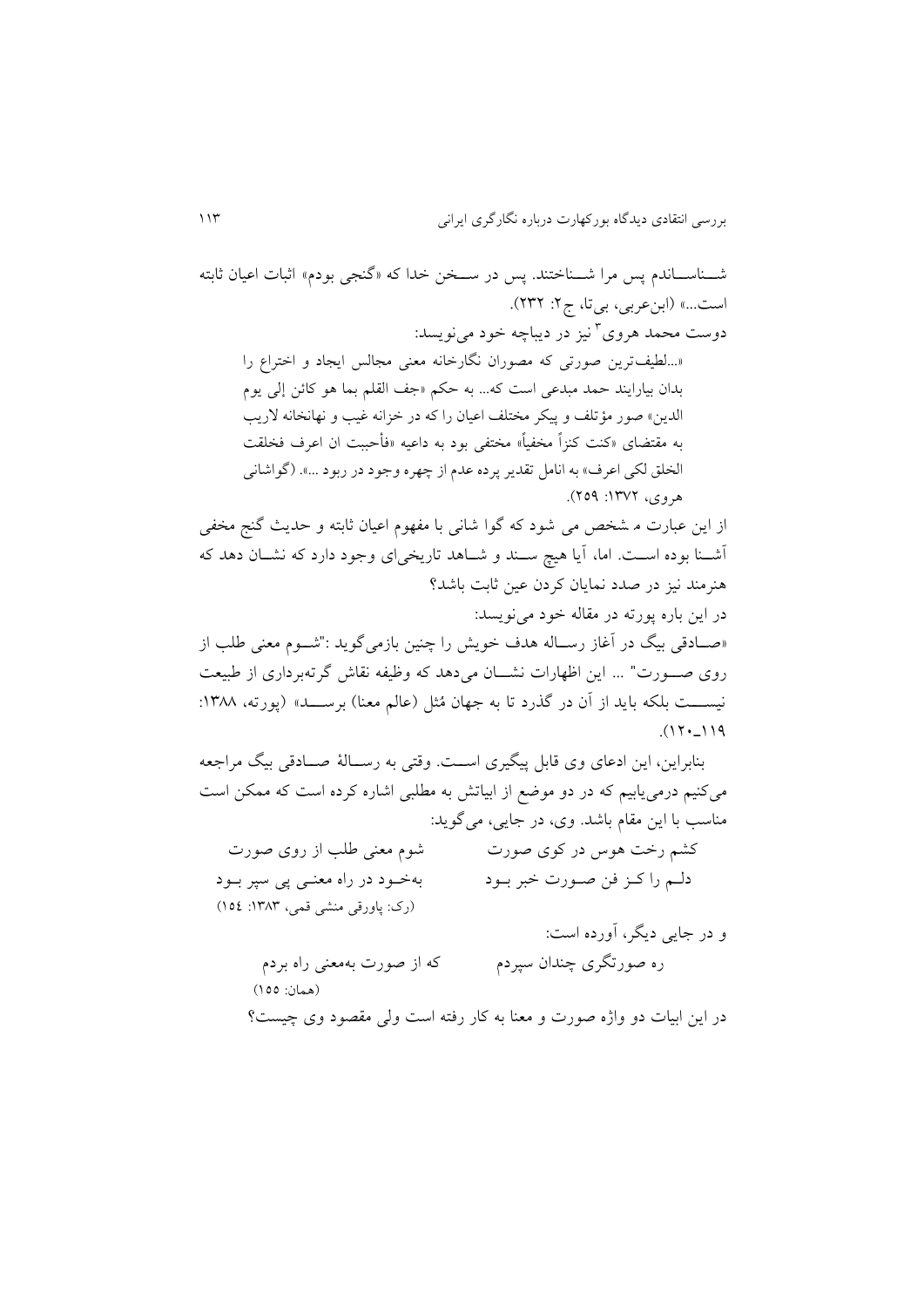طبق برداشت پورته، صادقی سعی کرده تا از صور به مُثل افلاطونی یا اعیان ثابتۀ عرفان ا سلامی بر سد اما خردهای که ابتدا به ذهن می ر سد اين ا ست که از کجا معلوم که وی نیز همین فهم عرفانی را داشته است؟

به نظر می رسد که در اين باره دو مطلب قابل ذکر است: نخست، بايد ميان مقام نظر و عمل تفکیک کرد یعنی چهبســا کســـی فهمی از اعیان ثابته داشـــته باشـــد ولی به مقام کُملّین نرسیده و نتواند اعیان را در حضرت علمیه مشاهده کند؛ از طرف دیگر، در اینجا قرينه روشني وجود ندارد و چه بسا قرينه بر خلاف آن باشد زيرا دستيابی به جايگاهي چون اعیان ثابته به دور از مقام و منزلت افرادی چون صادقی ا ست زيرا درباره او آمده است:

«... اما به غايت بد مزاج و غيور و تنگ حوصله، بدخوی زشت، و بد مزاجی هرگز او را از اغراض نفسانی آسوده نمیگذاشت و همیشه با یاران ابنای جنس به مقتضای طبع عمل نموده بدسلوکی را از حد اعتدال میگذرانید...» (اسکندر بیگ منشی،۱۳۷۷، ج۱: ۲۷٤).

اما برای اينکه به فهم دقیقی از صادقی برسیم بايد بار ديگر ابيات وی را مورد تأمل قرار دهیم. در مصرع اول، «کشم رخت هوس در کوي صورت»، سخن از برکندن هوس در مواجهه با صورت است. به راستی، هوس در اينجا به چه معناست؟

معنای اولیهای که از واژه هوس به ذهن می رســد نوعی تمایل نفســانی به صــورت ا ست. بر اين ا ساس، سخن وی ناظر به جمال پر ستی ا ست زيرا پيروان مکتب جمال تلاش میکنند تا از طريق مشـاهده زيبايی مخلوقات به زيبايی ذات حق متعال نائل آيند و البته مهمترين آفت پیش روی ايشان، افتادن به ورطه هوس های نفسانی است. صادقی در اين ابیات نشنننان می دهد که از مخلوق به خالق عرور کرده و در عین حال خود را دچار آلودگی های نفس نمی کند. اما اگر هوس را به معنای دیگرش، یعنی شــوق و اشــتياق، بگيريم صــادقی در صــدد اســت که به مخاطب بگويد که طبق حرفهاش بايد مشتاق صورت برای نگارگری با شد ولی وی سعی در طلب معنی دارد. اما از برر سی تاريخی معلوم می شود که مؤيد و شواهدی برای معنای نخ ست وجود دارد؛ به عنوان نمونه، صادقی در *مجمع الخواص* به هنگام شرح حال سلطان مصطفی میرزا «حسن و جمال» را بر «صورت و معنی» عطف می کند و می نویسد: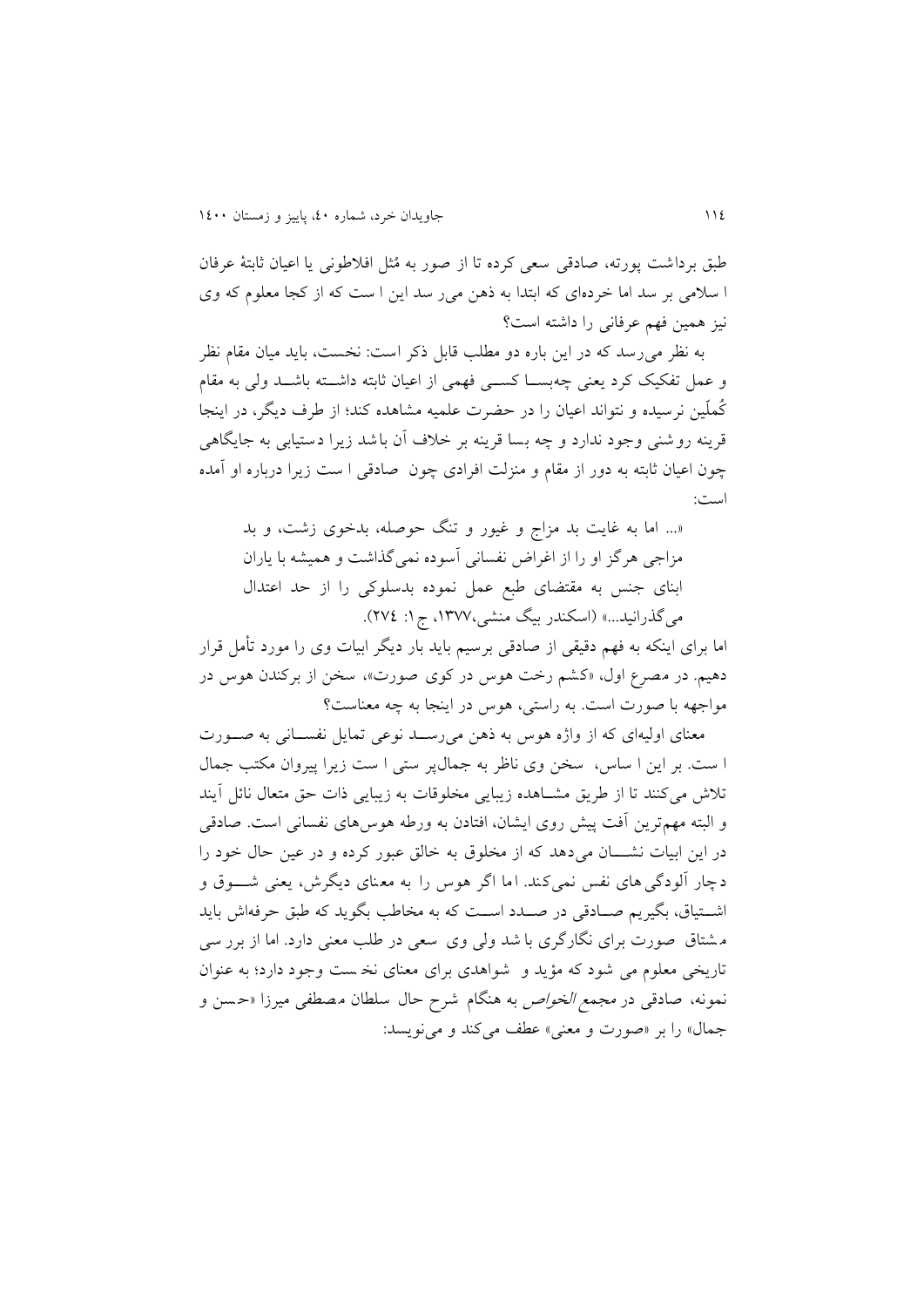«فرزند ارجمند شاه مرحوم (طهماسب اول) بود. عنوان "شاه صورت و معنی" بدو لایق بود و "خورشید حُسن و جمال" دربارۀ وی صادق» (صادقی کتابدار، ١٣٢٧: ٢٨\_٢٧). البته زمینههای جمالپر ستی ناظم را می توان از قرینههای مختلف دیگری به دست آورد از جمله اینکه صـادقی به هنگام شــرح حال مولانا نامی، به صــراحت اعلام میکند که عاشـــق پســـرش شـــده اســـت و ســـپس محبت آن از دلش بیرون رفته اســـت (همان: 900ننن905(. ب ابراين، از رساله قانونالصور نمیتوان چ ین برداش کرد که وی يا ديگر نگارگران در صدد ترسیم م ثل يا اعیان ثابته بودهاند.

#### **نتیجه**

اين مقاله کوشنید تا پس از گزارش و تریین ديدگاه بورکهارت، به نقد و بررسنی ديدگاه وی نیز بپردازد که البته بدين منظور، از رويکرد تاريخی، تحليلی و عرفانی سود جست. قطعاً اکنون بهتر می توان داوری کرد که تا چه حد ايندو رويکرد نخســـت معاضــــد يا معاند با تفاســــیر بورکهارت هســــتند ولی اجازه دهید تا از طرح مطالب فوق به طرح برخی نقدهايی اشاره نمايیم که در محافل آکادمیک ما متداول شده است: نخست، اتهام کلیگويی اســت بدين معنا که گزارههای ســـنتگرايان در عرصـــهٔ هنر صـــرفاً نوعی کلی گويی است؛ اين اتهام اگرچه در ديگر مو ضوعات قابل پی گیری و بحث است ولی بیترديد، درباره تفاســير بورکهارت از نگارگری صــادق نیســت زيرا وی دامنه بحث خويش را به لحاظ زمانی و مکانی مشـــخص کرد يعنی ايران، و آن هم تنها ســــه دوره ايلخانی، تیموری و اوايل صننفویب ديگر ايراد، ذوقیگويی و عدم اسننتداللورزی برای تفاسیری است که عرضه میکنند. اگر بورکهارت و به تبع وی نصر برای مینیاتور ایرانی ويژگیهايی برشنمردند که در دوری از واقعنمايی غربی، نشنان دادن غیرمسنتقیم اعیان ثابته، و گاه نماياندن عالم مثال خلاصه می شود اما آن دو به فقدان پرسپکتیو، نبود سايه روشن و محتوای حماسی -معنوی توسل جستند که نشان میدهد این ایراد دوم نیز در اينجا وارد نيست. به عبارت ديگر، بايد بين عدم ا ستدلال و قابل بحث بودن ا ستدلال ها تفکیک کرد. ايراد سنوم، مخالفت تفاسنير ايشنان با اسنناد و مدارک تاريخی اسنت. از مطالب نو شتار حا ضر معلوم می شود که کاربست رويکرد تاريخی به عنوان يک سنجه همواره نتيجه واحد و مخالفي با رويکرد سنتگرايی ندارد؛ به عنوان نمونه، از طرفي، از مراجعه به آثار ادبی و غیرادبی معلوم شد که ا صل نگرش عدم واقع نمايی در نگارگری اختصاصی به دوره زمانی ایلخانی، تیموری و صفوی نداشته بلکه پیش از آن نیز وجود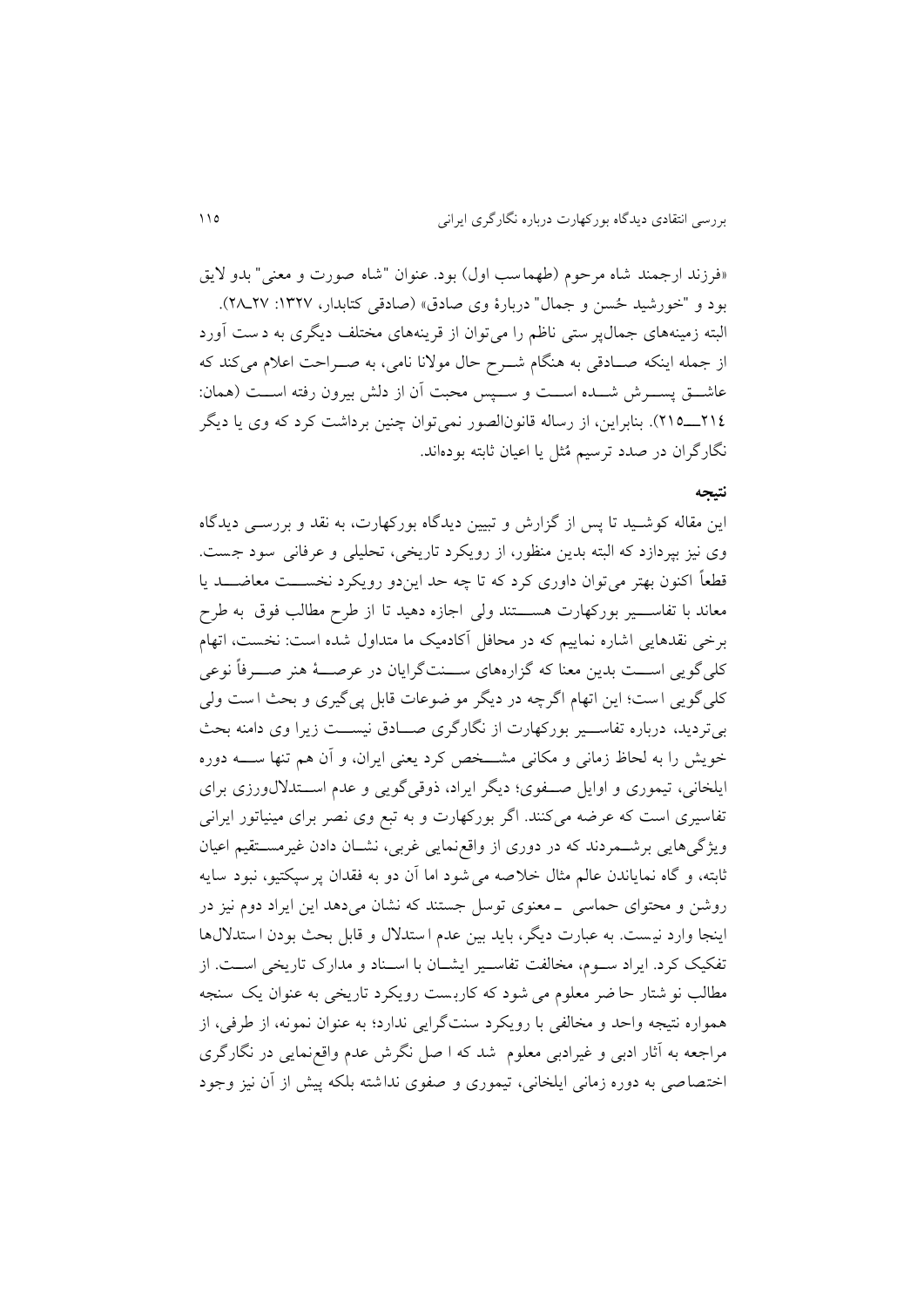داشته است اما از طرف ديگر، اگر بورکهارت دربارۀ برخی نگارهها صحبت از عالم مثال به میان آورد به لحاظ تاريخی زمينه، امکان و اقتضــای چنين امری غیرممکن و يا محال نیست زیرا برخی گزارشها حاکی از آن است که بعضی نقاشان متصف به صفاتی چون پیر و غیره بودهاند؛ و از طرف سـوم، از نوشــتهها و دیباچه مرقعات تنها می توان چنین ا ستفاده کرد که نگارگران از قوه خیال قوی برای ت صويرگری برخوردار بودند و بیش از آن قابل اســتفاده نیســت اما انتظار طرح عالم خیال در آثار مزبور تا حدی غیرواقع,بینانه ا ست چون اين ا سناد در مقام طرح چنين مطالبي ني ستند. بايد افزود که درباره تر سيم اعیان ثابته نیز با همین دوگانگی مواجه بودیم یعنی گرچه از عبارت دوســـت محمد هروی اصل فهم اعیان ثابته وجود داشت ولی از رسالۀ صادقی نمی توانسـتیم چنین بردا شت کنیم که او نیز در صدد تر سیم مثل ا ست. البته در همین باره کو شیدیم تا با اسـتفاده از رويکرد عرفانی به بررسـي ديدگاه بورکهارت دسـت بزنيم از قبيل اينکه اگر نگارگر در صدد ترسیم شخصیتهای جزئی است و در اعیان ثابته نیز عین ثابت جزئی وجود دارد پس چرا نگارگر بايد عين ثابت کلی را به تصـوير درآورد؟ و يا مقصــود از کلیت و جزئیتِ اعیان ثابته، کلی و جزئی سِعی است و این برخلاف کلی و جزئی بحثی و مشـايی اسـت؛ و در نهايت، کوشـيديم تا به اين ايرادها پاسـخ دهيم. ايراد چهارم، در حقیقت ايرادی است که ممکن است از مطالعه آثار سنتگرايان به مخاطب دست دهد و آن عدم ا ستفاده از رويکرد منطقی و تحليلی در نو شتههای اي شان ا ست که منجر به نوعی تناقض گويی منطقی میگردد. در اين خصوص نيز تلاش شـد تا نشـان دهيم که درباره نگارگری نه تنها تناقضـــی بین گزارههای تفســـیری بورکهارت وجود ندارد بلکه حتی استفاده از مرانی فکری و ساختار زبانی وی کمک شايانی در فهم ديدگاه او دارد.

پینوشتها

0 . contemplative vision

9 . intuition

۳ . وی از جمله هنرمندانی است که از حدود ۱۵۳۰ تا ۱۵۶۹م فعالیت می کرده (پاکباز، ۱۳۹۵، ج۳: ٦٥٧) و در يکي از ۹ اثر برجای مانده و رقم دارش خود را چنين معرفی کرده: «کاتبها شــاه محمود و قاطعها دوســت محمد مصــور» که معلوم میشــود که اهل هنر قطاعی و تصــویرگری بوده اســت )کريمزاده،0919، ج:9 0050(.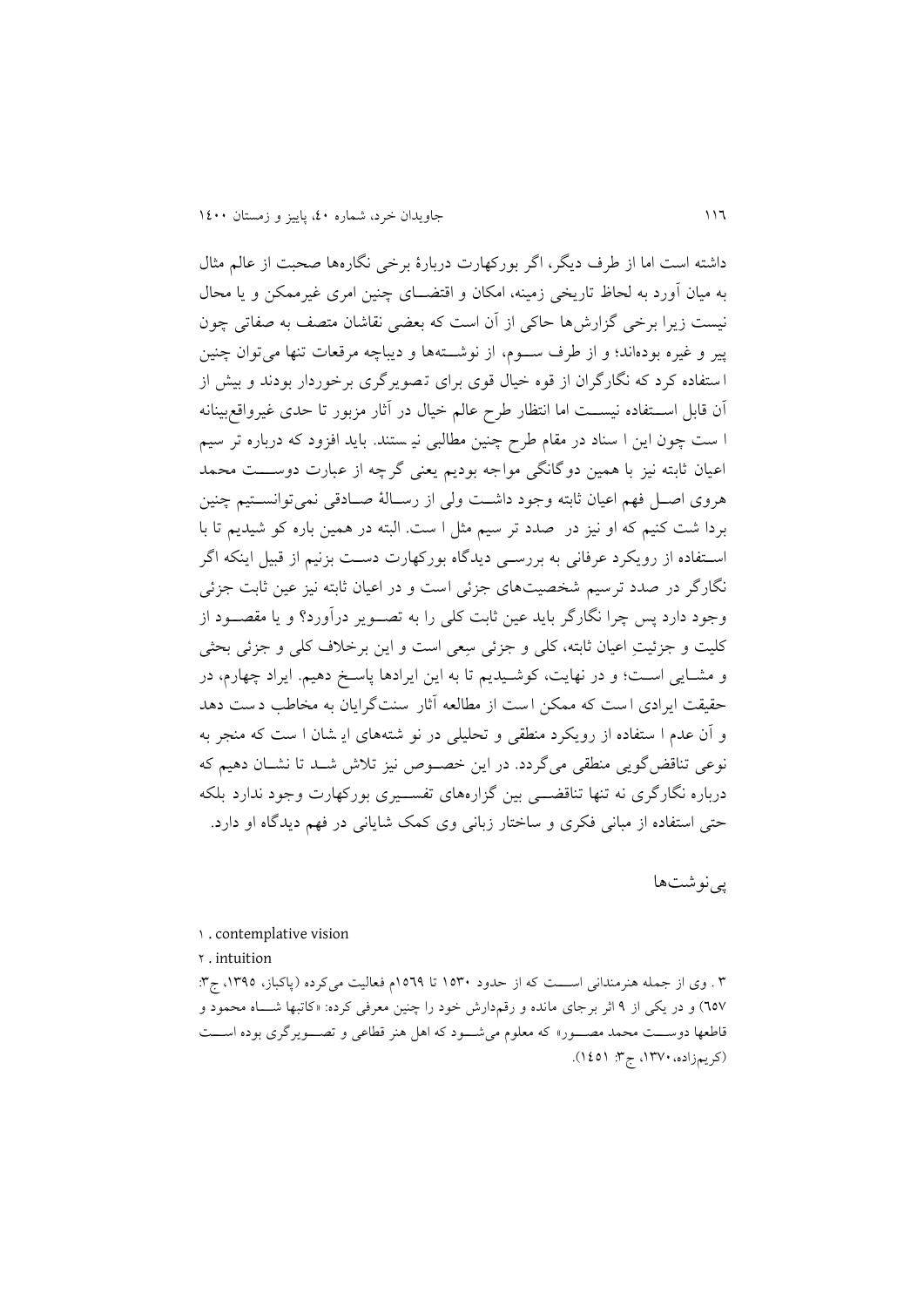#### References

- Holy Quran
- Abolghassemi, Mohammadreza, "Critical Remarks on "Mystical Aesthetics, The Case of Persian Painting", Kimiya-ye-Honar*,* Fourth Year, No. 17, pp32- 43, 2016.
- Abolghassemi, Mohammadreza, "Painting and Society The Formation of the Persian Painting in the 14th Century", Kimiya-ye-Honar, Seventh Year, No. 29, pp 4-18, 2019.
- Afshar, Iraj, "Essays: Haziyat (written by Sadeghi Beyk Afshar)", Ayneh Mirath, No. 23, pp. 145-184, 2003 (in Persian).
- Akhgar, Majid, Mortal and Imortal: A Critical Introduction to the Study of Iranian Painting, Herfeh Honarmand, Tehran, 2012(in Persian).
- Baer, Eva, The human figure in Islamic art: inheritances and Islamic transformations*,*Translated by Behnam Sadri, Institute for Compilation, Translation and Publication of the Artwork "Matn", Tehran, 2015 (in Persian).
- Burckhardt, Titus, "The Spirit of Islamic Art", in the Basics of Islamic Art, translated and edited by: Amir Nasri, Hikmat, Tehran, pp. 59-71, 2007(in Persian).
- Burckhardt, Titus, Art of Islam: Language and Meaning, world wisdom, 2009.
- Burckhardt, Titus, Introduction to Sufi doctrine, Foreword by William C. Chittick, world wisdom, 2008.
- Burckhardt, Titus, L'Art de l'Islam: Langage et Signification, Sindbad, Paris,1985.
- Coomaraswamy, Ananda Kentish, "The Intellectual Operation in Indian Art", in Selected Papers: Traditional Art and Symbolism, edited by Roger Lipsey, Translated by Saleh Tabatabai, Institute for Compilation, Translation and Publication of the Artwork "Matn", Tehran, pp. 185-207, 2010 (in Persian).
- Dehkhoda, Ali Akbar, Dehkhoda Dictionary, under the supervision of Dr. Mohammad Moin and Dr. Seyed Jafar Shahidi, Institute of Publishing and Printing, University of Tehran, Tehran, 1998 (in Persian).
- Eskandar Beig Monshi*,* History of Abbasid Beautifier (Tarikh Alam Araye Abasi), edited by Mohammad Ismail Rezvani, Ashna, Tehran, 1998 (in Persian).
- Faramarz Ghramaleki, Ahad, Methodology of Religious Studies, Razavi University of Islamic Sciences, Mashhad, 2008 (in Persian).
- Ghazali, Muhammad, The Revival of the Religious Sciences [\(Ihya'e Ulum](https://en.wikipedia.org/wiki/Ihya%27e_Ulum-ed%27Deen)[ed'Deen\)](https://en.wikipedia.org/wiki/Ihya%27e_Ulum-ed%27Deen), Dartmel Publishing, Istanbul, 1985(in Arabic).
- Govashani, Dust Mohammad,"Introduction", in The Art of Bibliopegy in Islamic Civilization: A Collection of Articles on Penmanship, Ink making, Papers, Gilding and Book binding, Research and Written by Nadjib Mayel Hirawi", Islamic Research Foundation of Astane Quds Razavi, Mashhad, pp. 259-276, 1993(in Persian).
- Grabar, Oleg, Mostly Miniatures: An Introduction to Persian Painting. Translated by Mehrdad Vahdati Daneshmand, Institute for Compilation, Translation and Publication of the Artwork "Matn", Tehran, 2011(in Persian).
- Ibn Arabi, Muhyi-d-Dīn, Al-Futuhaat Al-Makkiya, Dar Sader, Beirut, 2004 (in Arabic).
- Javadi Amoli, Abdullah, Tasnim: Interpretation of the Holy Quran, Esra Publishing, Qom, 2001(in Persian).